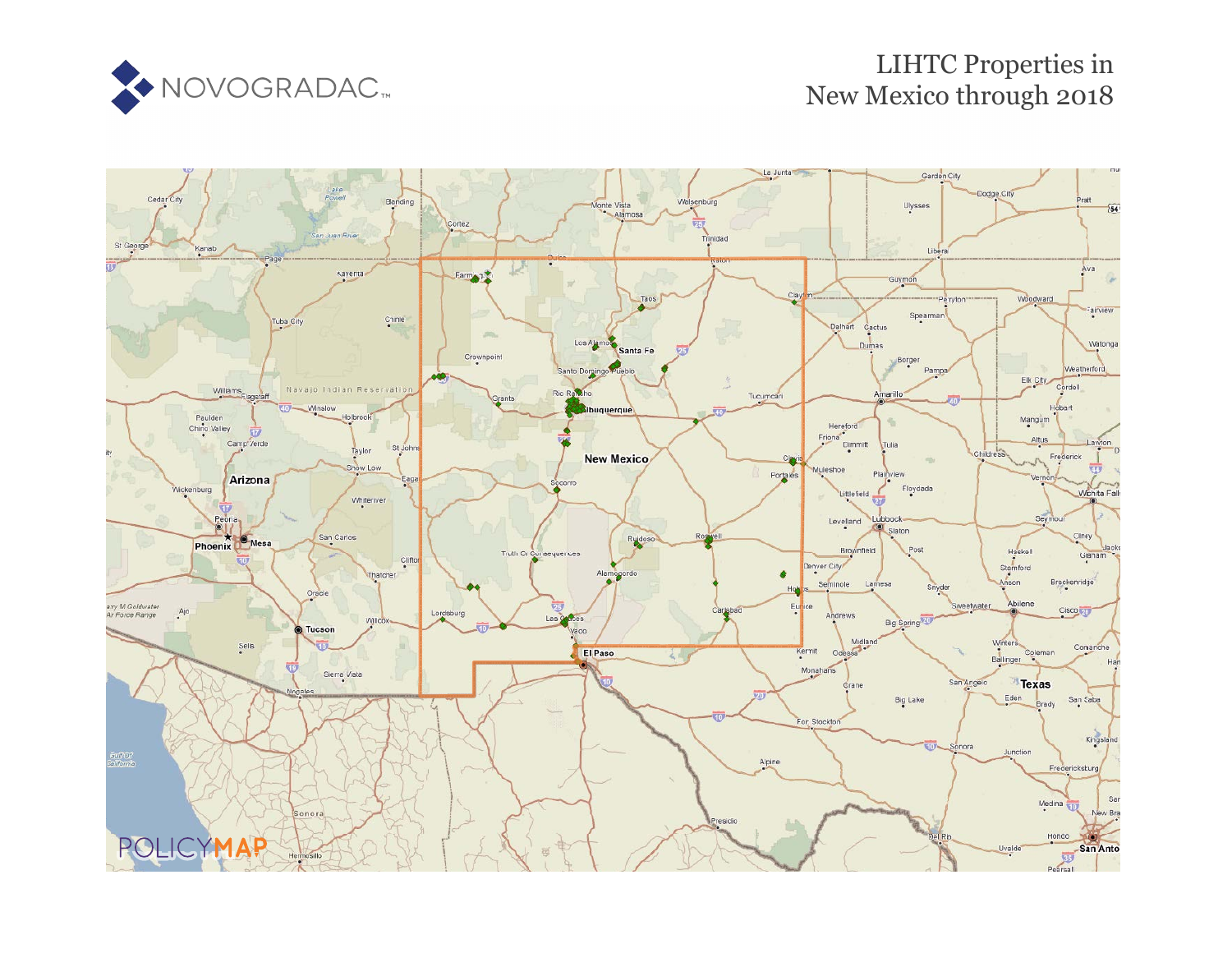| <b>Project Name</b>                            | <b>Address</b>                     | City                                                              | <b>State</b>  | <b>Zip Code</b> | <b>Nonprofit</b><br><b>Sponsor</b> | <b>Allocation</b><br>Year | <b>Annual</b><br><b>Allocated</b><br><b>Amount</b> | <b>Year PIS</b>      | <b>Construction Type</b> | <b>Total</b><br><b>Units</b> | Low<br><b>Income</b><br><b>Units</b> | <b>Rent or</b><br><b>Income</b><br><b>Ceiling</b> | <b>Credit %</b>         | <b>Tax-Exempt</b><br><b>Bond</b> | HUD Multi-Family<br>Financing/<br><b>Rental Assistance</b> |
|------------------------------------------------|------------------------------------|-------------------------------------------------------------------|---------------|-----------------|------------------------------------|---------------------------|----------------------------------------------------|----------------------|--------------------------|------------------------------|--------------------------------------|---------------------------------------------------|-------------------------|----------------------------------|------------------------------------------------------------|
| AZTEC PROPERTIES II 401 S PARK AVE AZTEC       |                                    |                                                                   | NM            | 87410           |                                    | Insufficient<br>Data      | $\$0$                                              | Insufficient<br>Data | Not Indicated            | 30                           | $\bf{0}$                             |                                                   | Not<br>Indicated        |                                  |                                                            |
| CASITAS DE COLORES                             | $215$ LEAD AVE SW                  | $\texttt{ALBUQUERQUE}$                                            | NM            | 87102           |                                    | 2012                      | $\$0$                                              | Insufficient<br>Data | Not Indicated            | 71                           | $\bf{0}$                             |                                                   | Not<br>Indicated        |                                  |                                                            |
| $9728$ WESTBOUND AVE $\,$<br>SW                | 9728<br>WESTBOUND<br><b>AVE SW</b> | ALBUQUERQUE                                                       | NM            | 87121           | No                                 | 1988                      | $\$0$                                              | Insufficient<br>Data | Not Indicated            | $\mathbf{1}$                 | $\mathbf{1}$                         |                                                   | Not<br>Indicated        | $\mathbf{No}$                    |                                                            |
| COLONIAL HILLCREST 604 N FIFTH ST CARLSBAD     |                                    |                                                                   | NM            | 88220           |                                    | 2013                      | \$0                                                | Insufficient<br>Data | Not Indicated            | 75                           | $\bf{0}$                             |                                                   | Not<br>Indicated        |                                  |                                                            |
| EATON VILLAGE APTS I 2550 E 16TH ST FARMINGTON |                                    |                                                                   | $\mathrm{NM}$ | 87401           |                                    | Insufficient<br>Data      | \$0                                                | Insufficient<br>Data | Not Indicated            | 60                           | $\boldsymbol{0}$                     |                                                   | Not<br>Indicated        |                                  |                                                            |
| 1878 CAMINO CANADA                             | 1878 CAMINO<br><b>CANADA</b>       | <b>ESPANOLA</b>                                                   | $\rm{NM}$     |                 | $\rm No$                           | 1988                      | $\$0$                                              | Insufficient<br>Data | Not Indicated            | $\mathbf{1}$                 | $\mathbf{1}$                         |                                                   | Not<br>Indicated        | No                               |                                                            |
| <b>CASA HERMOSA</b>                            | 920 E<br>MICHIGAN DR               | <b>HOBBS</b>                                                      | $\rm{NM}$     | 88240           |                                    | 2012                      | $\$0$                                              | Insufficient<br>Data | Not Indicated            | 73                           | $\mathbf 0$                          |                                                   | Not<br>Indicated        |                                  |                                                            |
| PLAZA CIUDANA                                  |                                    | $310$ INDIAN $$\hbox{\sc \&CHOOL}$ RD $\hbox{\sc \&}$ ALBUQUERQUE | NM            | 87102           |                                    | 2012                      | \$0                                                | Insufficient<br>Data | Not Indicated            | 68                           | $\bf{0}$                             |                                                   | Not<br>Indicated        |                                  |                                                            |
| ROBLEDO RIDGE APTS 1571 MEDINA DR LAS CRUCES   |                                    |                                                                   | $\rm{NM}$     | 88007           |                                    | 2011                      | $\$0$                                              | Insufficient<br>Data | Not Indicated            | 71                           | $\boldsymbol{0}$                     |                                                   | <b>Not</b><br>Indicated |                                  |                                                            |
| 321 TESUQUE DR MAIN 321 TESUQUE<br>HOUSE       | DR                                 | <b>SANTA FE</b>                                                   | NM            | 87505           | $\mathbf{No}$                      | 1987                      | \$0                                                | Insufficient<br>Data | Not Indicated            | $\mathbf{3}$                 | $\boldsymbol{3}$                     |                                                   | Not<br>Indicated        | No                               |                                                            |
| SIERRA VISTA 2011                              | 878 N IRON ST DEMING               |                                                                   | $\rm{NM}$     | 88030           |                                    | Insufficient<br>Data      | $\$0$                                              | Insufficient<br>Data | Not Indicated            | $\bf 24$                     | $\boldsymbol{0}$                     |                                                   | Not<br>Indicated        |                                  |                                                            |
| <b>SUNSET HILLS APTS</b>                       | 204 RUDY DR                        | <b>GALLUP</b>                                                     | $\rm{NM}$     | 87301           |                                    | 2013                      | \$0                                                | Insufficient<br>Data | Not Indicated            | 61                           | $\mathbf 0$                          |                                                   | Not<br>Indicated        |                                  |                                                            |
| THE ARTISAN AT<br><b>SAWMILL VILLAGE</b>       |                                    | 1751 BELLAMAH ALBUQUERQUE NM AVE NW                               |               | 87104           |                                    | Insufficient<br>Data      | $\$0$                                              | Insufficient<br>Data | Not Indicated            | 61                           | $\bf{0}$                             |                                                   | Not<br>Indicated        |                                  |                                                            |

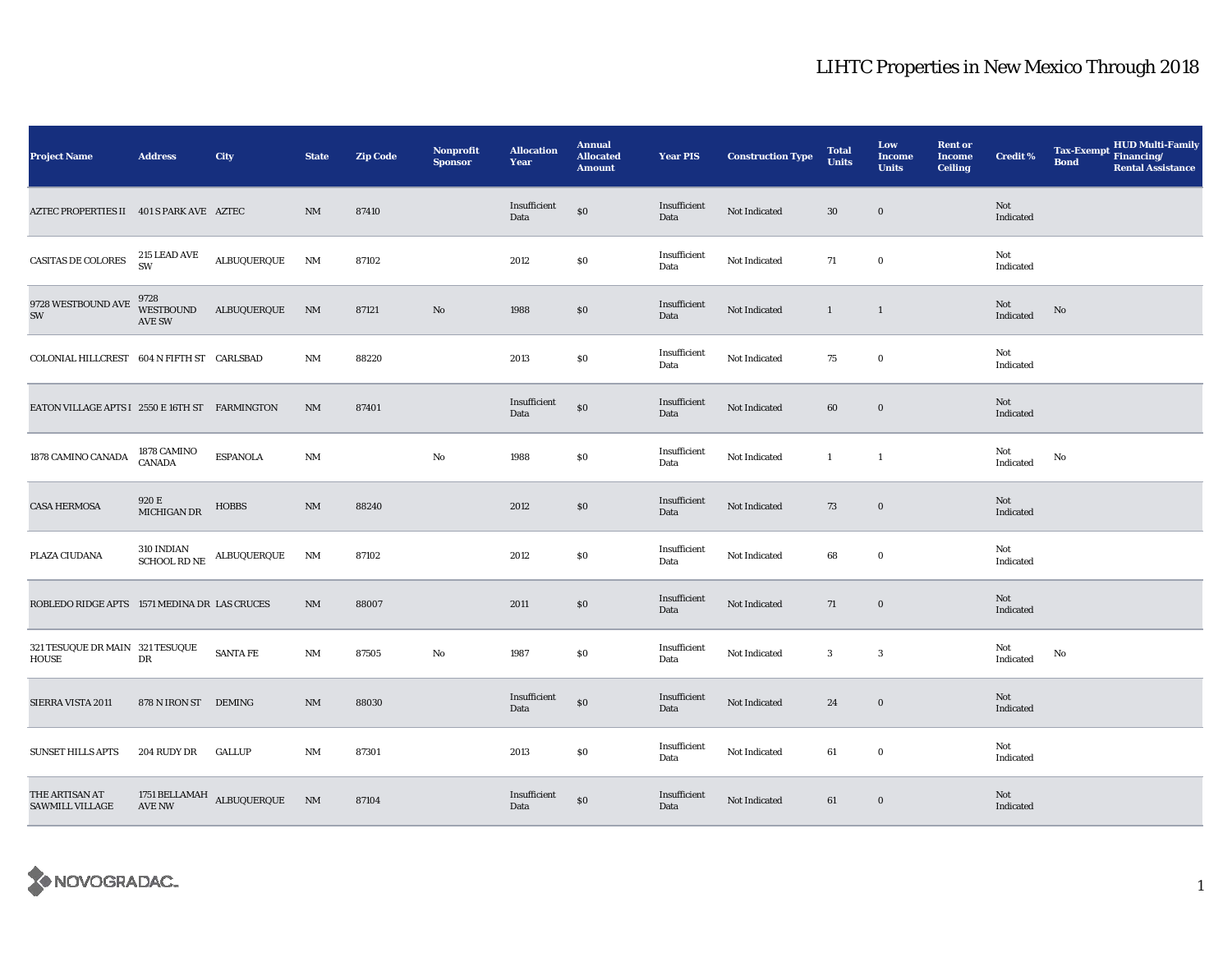| <b>Project Name</b>                            | <b>Address</b>                  | City                               | <b>State</b>   | <b>Zip Code</b> | <b>Nonprofit</b><br><b>Sponsor</b> | <b>Allocation</b><br>Year | <b>Annual</b><br><b>Allocated</b><br><b>Amount</b> | <b>Year PIS</b>      | <b>Construction Type</b> | <b>Total</b><br><b>Units</b> | Low<br><b>Income</b><br><b>Units</b> | <b>Rent or</b><br><b>Income</b><br><b>Ceiling</b> | <b>Credit %</b>  | <b>HUD Multi-Family</b><br><b>Tax-Exempt</b><br>Financing/<br><b>Bond</b><br><b>Rental Assistance</b> |
|------------------------------------------------|---------------------------------|------------------------------------|----------------|-----------------|------------------------------------|---------------------------|----------------------------------------------------|----------------------|--------------------------|------------------------------|--------------------------------------|---------------------------------------------------|------------------|-------------------------------------------------------------------------------------------------------|
| <b>VILLAGE IN BOSQUE</b>                       | 857 CALLE LOS<br><b>MAYORES</b> | <b>BERNALILLO</b>                  | $\rm{NM}$      | 87004           |                                    | 2013                      | \$0\$                                              | Insufficient<br>Data | Not Indicated            | 98                           | $\bf{0}$                             |                                                   | Not<br>Indicated |                                                                                                       |
| 3214-16 DURANES RD<br>$\ensuremath{\text{NW}}$ | $\mathop{\rm RD}\nolimits$ NW   | $3216$ DURANES $\quad$ ALBUQUERQUE | NM             | 87104           | No                                 | 1989                      | \$0                                                | Insufficient<br>Data | Not Indicated            | $\overline{4}$               | $\overline{4}$                       |                                                   | Not<br>Indicated | No                                                                                                    |
| <b>VOLCANES COMMONS</b>                        | 6901 GLENRIO<br>RD NW           | ALBUQUERQUE                        | NM             | 87121           |                                    | Insufficient<br>Data      | $\$0$                                              | Insufficient<br>Data | Not Indicated            | 12                           | $\mathbf 0$                          |                                                   | Not<br>Indicated |                                                                                                       |
| <b>47TH ST VENTURE</b>                         |                                 | 323 47TH ST NW ALBUQUERQUE         | NM             | 87105           | No                                 | 1988                      | \$0                                                | Insufficient<br>Data | Not Indicated            | $\mathbf{1}$                 | <sup>1</sup>                         |                                                   | Not<br>Indicated | No                                                                                                    |
| 47TH ST VENTURE                                | <b>NW</b>                       | 4700 RINCON PL $\,$ ALBUQUERQUE    | $\rm{NM}$      | 87105           | No                                 | 1988                      | \$0\$                                              | Insufficient<br>Data | Not Indicated            | $\mathbf{1}$                 | $\mathbf{1}$                         |                                                   | Not<br>Indicated | No                                                                                                    |
| <b>47TH ST VENTURE</b>                         | $\ensuremath{\text{NW}}$        | 4704 RINCON PL ALBUQUERQUE NM      |                | 87105           | No                                 | 1988                      | \$0\$                                              | Insufficient<br>Data | Not Indicated            | $\mathbf{1}$                 | $\overline{1}$                       |                                                   | Not<br>Indicated | No                                                                                                    |
| 47TH ST VENTURE                                | <b>NW</b>                       | $4705$ RINCON PL $\,$ ALBUQUERQUE  | NM             | 87105           | No                                 | 1988                      | \$0\$                                              | Insufficient<br>Data | Not Indicated            | $\mathbf{1}$                 | $\overline{1}$                       |                                                   | Not<br>Indicated | No                                                                                                    |
| 47TH ST VENTURE                                | <b>NW</b>                       | 4708 RINCON PL ALBUQUERQUE         | N <sub>M</sub> | 87105           | No                                 | 1988                      | \$0                                                | Insufficient<br>Data | Not Indicated            | $\mathbf{1}$                 | $\overline{1}$                       |                                                   | Not<br>Indicated | No                                                                                                    |
| <b>47TH ST VENTURE</b>                         | <b>NW</b>                       | $4709$ RINCON PL $\,$ ALBUQUERQUE  | NM             | 87105           | No                                 | 1988                      | \$0\$                                              | Insufficient<br>Data | Not Indicated            | $\mathbf{1}$                 | $\mathbf{1}$                         |                                                   | Not<br>Indicated | No                                                                                                    |
| 47TH ST VENTURE                                | <b>NW</b>                       | 4715 RINCON PL<br>ALBUQUERQUE      | N <sub>M</sub> | 87105           | No                                 | 1988                      | $\$0$                                              | Insufficient<br>Data | Not Indicated            | $\mathbf{1}$                 | $\mathbf{1}$                         |                                                   | Not<br>Indicated | $\rm No$                                                                                              |
| 47TH ST VENTURE                                | <b>NW</b>                       | 4716 RINCON PL ALBUQUERQUE         | NM             | 87105           | No                                 | 1988                      | \$0\$                                              | Insufficient<br>Data | Not Indicated            | $\mathbf{1}$                 | $\overline{1}$                       |                                                   | Not<br>Indicated | No                                                                                                    |
| <b>47TH ST VENTURE</b>                         | <b>NW</b>                       | 4719 RINCON PL ALBUQUERQUE         | N <sub>M</sub> | 87105           | No                                 | 1988                      | \$0\$                                              | Insufficient<br>Data | Not Indicated            | $\mathbf{1}$                 | $\overline{1}$                       |                                                   | Not<br>Indicated | $\rm No$                                                                                              |
| 47TH ST VENTURE                                | <b>NW</b>                       | 4723 RINCON PL $\,$ ALBUQUERQUE    | NM             | 87105           | No                                 | 1988                      | \$0\$                                              | Insufficient<br>Data | Not Indicated            | $\mathbf{1}$                 | $\overline{1}$                       |                                                   | Not<br>Indicated | No                                                                                                    |

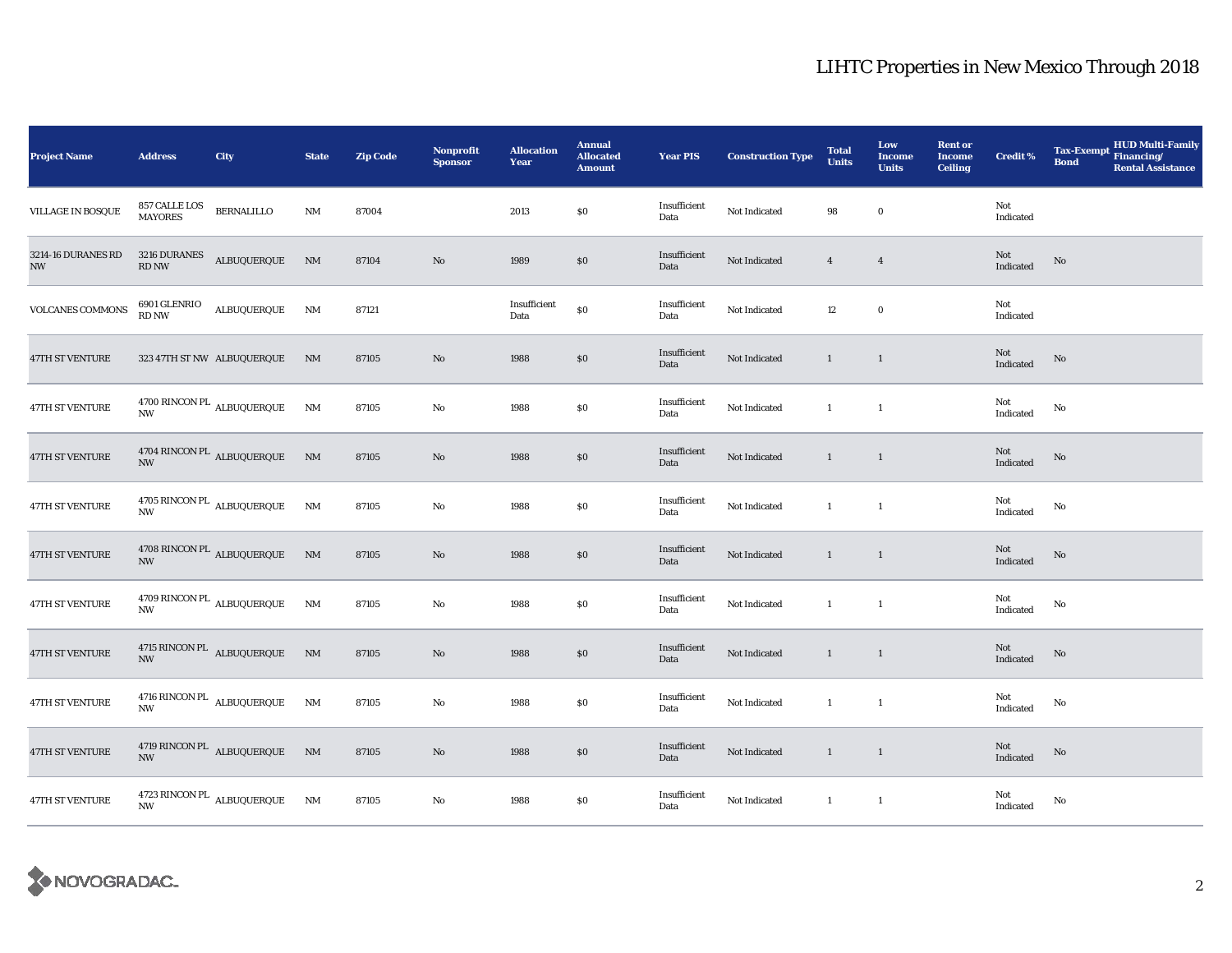| <b>Project Name</b>                       | <b>Address</b>                                 | City                                                                                                       | <b>State</b>           | <b>Zip Code</b> | <b>Nonprofit</b><br><b>Sponsor</b> | <b>Allocation</b><br>Year | <b>Annual</b><br><b>Allocated</b><br><b>Amount</b> | <b>Year PIS</b>      | <b>Construction Type</b> | <b>Total</b><br><b>Units</b> | Low<br><b>Income</b><br><b>Units</b> | <b>Rent or</b><br><b>Income</b><br><b>Ceiling</b> | <b>Credit %</b>                                   | Tax-Exempt HUD Multi-Family<br><b>Bond</b><br><b>Rental Assistance</b> |
|-------------------------------------------|------------------------------------------------|------------------------------------------------------------------------------------------------------------|------------------------|-----------------|------------------------------------|---------------------------|----------------------------------------------------|----------------------|--------------------------|------------------------------|--------------------------------------|---------------------------------------------------|---------------------------------------------------|------------------------------------------------------------------------|
| <b>ALTURA APTS</b>                        | 200 GARDEN LN BELEN                            |                                                                                                            | NM                     | 87002           | $\mathbf{No}$                      | 1988                      | \$0\$                                              | Insufficient<br>Data | Not Indicated            | 24                           | 24                                   |                                                   | Not<br>Indicated                                  | $\rm No$                                                               |
| <b>BELL PARK</b><br><b>TOWNHOMES</b>      | 215 SHAWNEE<br>CT SE                           | ALBUQUERQUE                                                                                                | NM                     | 87108           | $\mathbf{No}$                      | 1988                      | \$0\$                                              | Insufficient<br>Data | Not Indicated            | 6                            | $\boldsymbol{6}$                     |                                                   | Not<br>Indicated                                  | No                                                                     |
| <b>BULLARD HOTEL</b>                      | 105 S BULLARD SILVER CITY<br><b>ST</b>         |                                                                                                            | NM                     | 88061           | No                                 | 1988                      | $\$0$                                              | Insufficient<br>Data | Not Indicated            | 9                            | $\boldsymbol{9}$                     |                                                   | Not<br>Indicated                                  | No                                                                     |
| <b>CASA ALEGRE APTS</b><br><b>PHASE I</b> | $400\, \mbox{MOUNTAIN}\quad$ LAS VEGAS VIEW DR |                                                                                                            | $\rm{NM}$              | 87701           | No                                 | 1989                      | \$0\$                                              | Insufficient<br>Data | Not Indicated            | 42                           | 42                                   |                                                   | Not<br>Indicated                                  | No                                                                     |
| <b>CASA VALENCIA APTS</b>                 | 1200 CT ST                                     | <b>BELEN</b>                                                                                               | $\rm{NM}$              | 87002           | No                                 | 1988                      | \$0                                                | Insufficient<br>Data | Not Indicated            | 39                           | 39                                   |                                                   | Not<br>$\label{thm:indicated} \textbf{Indicated}$ | $\mathbf{No}$                                                          |
| <b>DRIFTWOOD</b>                          | 4601<br><b>DRIFTWOOD</b><br>AVE NW             | <b>ALBUQUERQUE</b>                                                                                         | NM                     | 87114           | No                                 | 1988                      | $\$0$                                              | Insufficient<br>Data | Not Indicated            | $\mathbf{1}$                 | $\mathbf{1}$                         |                                                   | Not<br>Indicated                                  | No                                                                     |
| <b>GALLINAS VALLEY</b><br><b>APTS</b>     | 2612 SEVENTH<br>$\operatorname{ST}$            | ${\rm LAS}$ VEGAS                                                                                          | $\rm{NM}$              | 87701           | No                                 | 1987                      | \$0                                                | Insufficient<br>Data | Not Indicated            | 44                           | 44                                   |                                                   | Not<br>Indicated                                  | $\mathbf{No}$                                                          |
| <b>GRANADA IIA</b>                        | 824 GRANADA<br>ST                              | SOCORRO                                                                                                    | NM                     | 87801           | No                                 | 1988                      | \$0                                                | Insufficient<br>Data | Not Indicated            | $\mathbf{1}$                 | $\mathbf{1}$                         |                                                   | Not<br>Indicated                                  | No                                                                     |
| <b>GRANADA IIB</b>                        | 816 GRANADA<br><b>ST</b>                       | SOCORRO                                                                                                    | $\mathbf{N}\mathbf{M}$ | 87801           | No                                 | 1988                      | $\$0$                                              | Insufficient<br>Data | Not Indicated            | $\mathbf{1}$                 | $\mathbf{1}$                         |                                                   | Not<br>$\label{thm:indicated} \textbf{Indicated}$ | $\rm No$                                                               |
| <b>GRANADA IIC</b>                        | 713 HWY 60                                     | SOCORRO                                                                                                    | $\rm{NM}$              | 87801           | No                                 | 1988                      | \$0\$                                              | Insufficient<br>Data | Not Indicated            | $\overline{4}$               | $\overline{4}$                       |                                                   | Not<br>Indicated                                  | No                                                                     |
| HILLCREST APTS                            | 383 CANAL BLVD $_{\rm LOS~LUNAS}$              |                                                                                                            | $\rm{NM}$              | 87031           | No                                 | 1989                      | \$0                                                | Insufficient<br>Data | Not Indicated            | 40                           | 40                                   |                                                   | Not<br>Indicated                                  | $\rm No$                                                               |
| HILLSIDE APTS                             | 379 CANAL BLVD $_{\rm LOS~LUNAS}$<br>SW        |                                                                                                            | $\rm{NM}$              | 87031           | No                                 | 1988                      | $\$0$                                              | Insufficient<br>Data | Not Indicated            | 24                           | 24                                   |                                                   | Not<br>Indicated                                  | No                                                                     |
| <b>IRONWOOD COURT</b>                     | NE                                             | $\begin{minipage}{0.9\linewidth} \textbf{MENAUL BLVD} & \textbf{ALBUQUERQUE} & \textbf{NM} \end{minipage}$ |                        | 87110           | No                                 | 1988                      | \$0                                                | Insufficient<br>Data | Not Indicated            | 28                           | 28                                   |                                                   | Not<br>Indicated                                  | No                                                                     |

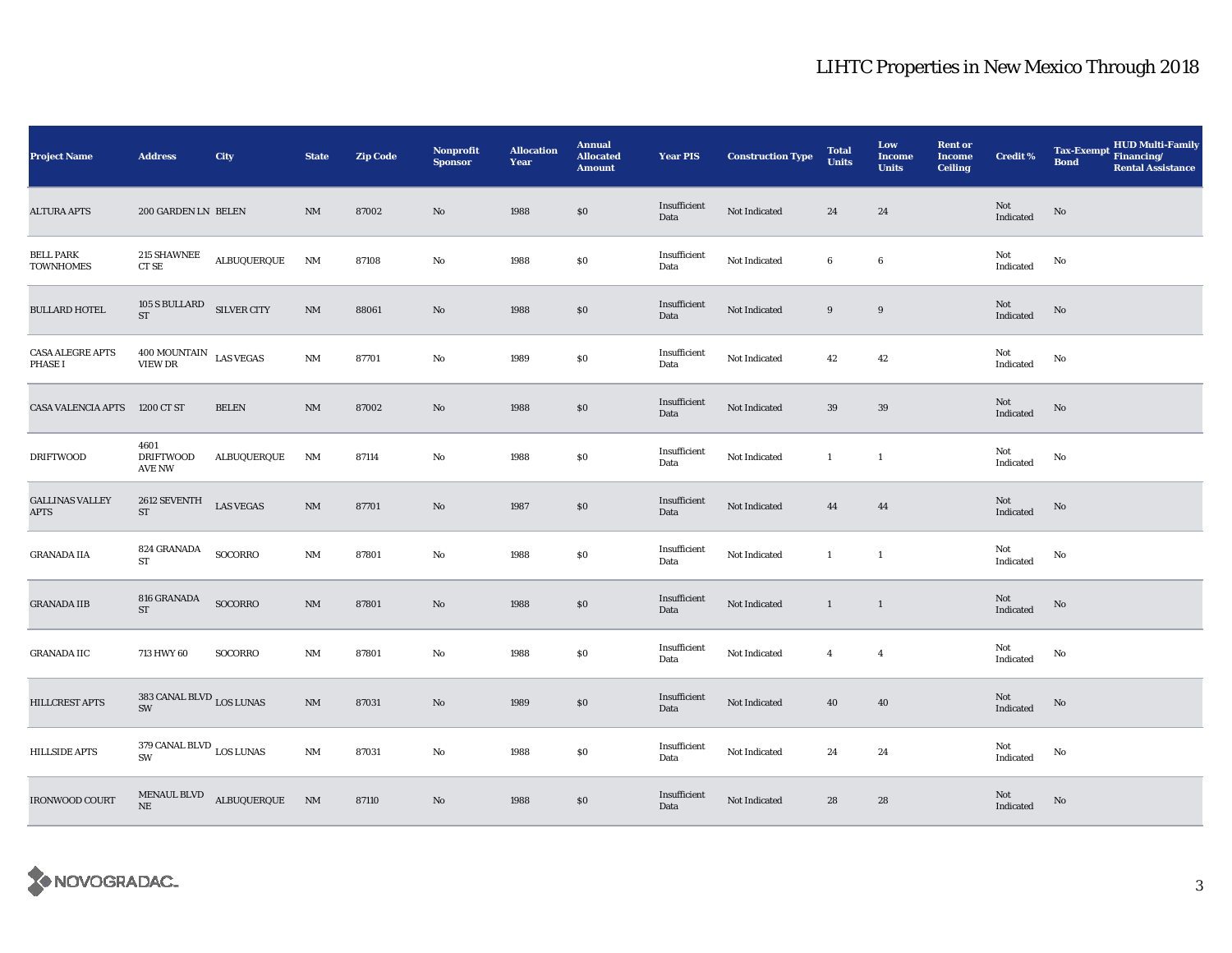| <b>Project Name</b>                              | <b>Address</b>                   | City                                 | <b>State</b>   | <b>Zip Code</b> | Nonprofit<br><b>Sponsor</b> | <b>Allocation</b><br>Year | <b>Annual</b><br><b>Allocated</b><br><b>Amount</b> | <b>Year PIS</b>      | <b>Construction Type</b> | <b>Total</b><br><b>Units</b> | Low<br><b>Income</b><br><b>Units</b> | <b>Rent or</b><br><b>Income</b><br><b>Ceiling</b> | <b>Credit %</b>                   | <b>HUD Multi-Family</b><br><b>Tax-Exempt</b><br>Financing/<br><b>Bond</b><br><b>Rental Assistance</b> |
|--------------------------------------------------|----------------------------------|--------------------------------------|----------------|-----------------|-----------------------------|---------------------------|----------------------------------------------------|----------------------|--------------------------|------------------------------|--------------------------------------|---------------------------------------------------|-----------------------------------|-------------------------------------------------------------------------------------------------------|
| <b>KRISTIN PARK APTS</b>                         | 1000 MORA AVE LAS VEGAS          |                                      | $\rm{NM}$      | 87701           | $\rm No$                    | 1988                      | $\$0$                                              | Insufficient<br>Data | Not Indicated            | 44                           | 44                                   |                                                   | Not<br>Indicated                  | $\rm No$                                                                                              |
| LAS ROSAS APTS II                                | 1513 FAIRVIEW TULAROSA<br>RD     |                                      | $\rm{NM}$      | 88352           | No                          | 1988                      | $\$0$                                              | Insufficient<br>Data | Not Indicated            | 28                           | 28                                   |                                                   | Not<br>Indicated                  | No                                                                                                    |
| <b>LOBO CANYON APTS</b>                          | 1801 CORDOVA GRANTS<br><b>CT</b> |                                      | $\rm{NM}$      | 87020           | $\rm No$                    | 1988                      | $\$0$                                              | Insufficient<br>Data | Not Indicated            | 80                           | 80                                   |                                                   | Not<br>$\operatorname{Indicated}$ | No                                                                                                    |
| SALAS ADDITION #2<br>(LOT #10A)                  | 4527<br>SW                       | SOUTHFIELD DR ALBUQUERQUE            | NM             | 87105           | No                          | 1988                      | \$0                                                | Insufficient<br>Data | Not Indicated            | $\mathbf{1}$                 | $\overline{1}$                       |                                                   | Not<br>Indicated                  | No                                                                                                    |
| SALAS ADDITION #2<br>(LOT#3)                     | 4501<br>SW                       | SOUTHFIELD DR ALBUQUERQUE            | NM             | 87105           | No                          | 1988                      | $\$0$                                              | Insufficient<br>Data | Not Indicated            | $\mathbf{1}$                 | $\mathbf{1}$                         |                                                   | Not<br>Indicated                  | No                                                                                                    |
| <b>SALAS ADDITION #2</b><br>(LOT#6)              | 4505<br>SW                       | SOUTHFIELD DR ALBUQUERQUE NM         |                | 87105           | No                          | 1988                      | $\$0$                                              | Insufficient<br>Data | Not Indicated            | $\mathbf{1}$                 | $\overline{1}$                       |                                                   | Not<br>Indicated                  | $\mathbf{N}\mathbf{o}$                                                                                |
| <b>SALAS ADDITION #2</b><br>(LOT#8)              | SW                               | 2404 ALPINE RD ALBUQUERQUE           | NM             | 87105           | No                          | 1988                      | $\$0$                                              | Insufficient<br>Data | Not Indicated            | $\mathbf{1}$                 | -1                                   |                                                   | Not<br>Indicated                  | $\mathbf{N}\mathbf{o}$                                                                                |
| <b>SALAS ADDITION #2</b><br>(LOT#9A)             |                                  | $2408$ ALPINE RD $\,$ ALBUQUERQUE SW | N <sub>M</sub> | 87105           | $\rm No$                    | 1988                      | $\$0$                                              | Insufficient<br>Data | Not Indicated            | $\mathbf{1}$                 | $\mathbf{1}$                         |                                                   | Not<br>Indicated                  | $\rm No$                                                                                              |
| <b>MARLOWE &amp; EDITH</b><br><b>RENTAL UNIT</b> | 11015 EDITH<br><b>BLVD NE</b>    | ALBUQUERQUE                          | NM             | 87113           | No                          | 1988                      | $\$0$                                              | Insufficient<br>Data | Not Indicated            | $\mathbf{1}$                 | $\mathbf{1}$                         |                                                   | Not<br>Indicated                  | No                                                                                                    |
| <b>MONDEL APTS</b>                               | 1011 MAIN ST SW LOS LUNAS        |                                      | $\rm{NM}$      | 87031           | No                          | 1987                      | \$0                                                | Insufficient<br>Data | Not Indicated            | 24                           | 24                                   |                                                   | Not<br>Indicated                  | $\rm No$                                                                                              |
| MOUNTAIN VIEW APTS                               | 2000<br>HOPEWELL ST SANTA FE     |                                      | $\mathbf{NM}$  | 87505           | No                          | 1989                      | $\$0$                                              | Insufficient<br>Data | Not Indicated            | 279                          | 279                                  |                                                   | Not<br>Indicated                  | No                                                                                                    |
| <b>NEAL &amp; 6TH</b>                            | 120 NEEL AVE SOCORRO             |                                      | $\rm{NM}$      | 87801           | No                          | 1989                      | $\$0$                                              | Insufficient<br>Data | Not Indicated            | $\mathbf{1}$                 | $\overline{1}$                       |                                                   | Not<br>Indicated                  | No                                                                                                    |
| <b>NEAL &amp; 6TH</b>                            | 507 SIXTH ST N SOCORRO           |                                      | NM             | 87801           | No                          | 1989                      | $\$0$                                              | Insufficient<br>Data | Not Indicated            | $\mathbf{1}$                 | $\mathbf{1}$                         |                                                   | Not<br>Indicated                  | No                                                                                                    |

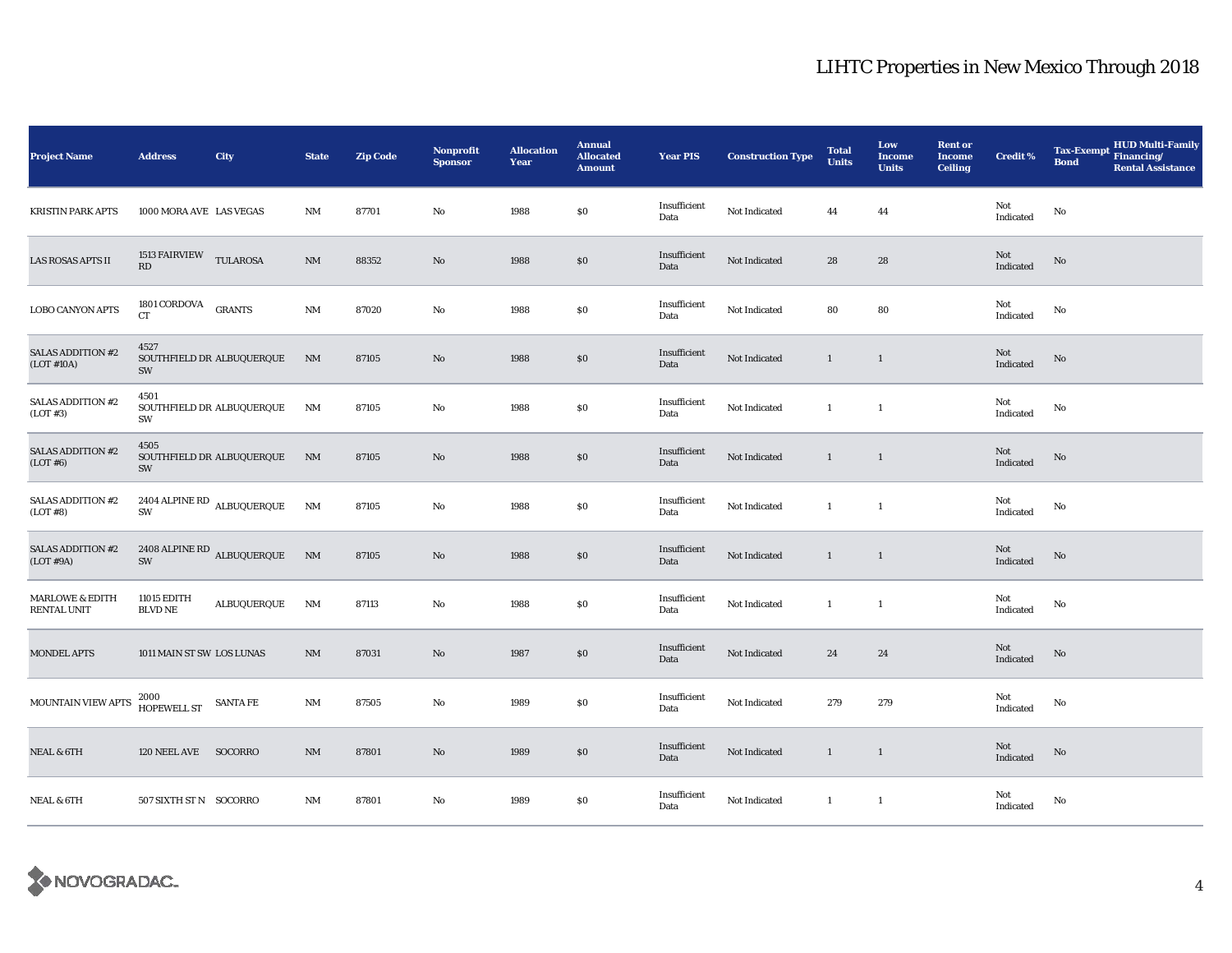| <b>Project Name</b>                                             | <b>Address</b>                                | City                                                | <b>State</b>           | <b>Zip Code</b> | Nonprofit<br><b>Sponsor</b> | <b>Allocation</b><br>Year | <b>Annual</b><br><b>Allocated</b><br><b>Amount</b> | <b>Year PIS</b>      | <b>Construction Type</b> | <b>Total</b><br><b>Units</b> | Low<br><b>Income</b><br><b>Units</b> | <b>Rent or</b><br><b>Income</b><br><b>Ceiling</b> | <b>Credit %</b>  | <b>HUD Multi-Family</b><br><b>Tax-Exempt</b><br>Financing/<br><b>Bond</b><br><b>Rental Assistance</b> |
|-----------------------------------------------------------------|-----------------------------------------------|-----------------------------------------------------|------------------------|-----------------|-----------------------------|---------------------------|----------------------------------------------------|----------------------|--------------------------|------------------------------|--------------------------------------|---------------------------------------------------|------------------|-------------------------------------------------------------------------------------------------------|
| <b>NEAL &amp; 6TH</b>                                           | 509 SIXTH ST N SOCORRO                        |                                                     | <b>NM</b>              | 87801           | $\mathbf{No}$               | 1989                      | \$0                                                | Insufficient<br>Data | Not Indicated            | $\boldsymbol{2}$             | $\mathbf{1}$                         |                                                   | Not<br>Indicated | No                                                                                                    |
| <b>NEW MEXICO</b><br>HOUSING FUND II                            | 3804 SUNBIRD<br>DR NW                         | ALBUQUERQUE                                         | NM                     | 87120           | Yes                         | 1988                      | $\$0$                                              | Insufficient<br>Data | Not Indicated            | -1                           | $\mathbf{1}$                         |                                                   | Not<br>Indicated | No                                                                                                    |
| <b>NEW MEXICO</b><br>HOUSING FUND III                           |                                               | $2723$ EL TESORO $\,$ ALBUQUERQUE $\,$ ESCONDIDO NW | N <sub>M</sub>         | 87120           | Yes                         | 1988                      | \$0\$                                              | Insufficient<br>Data | Not Indicated            | $\mathbf{1}$                 | $\mathbf{1}$                         |                                                   | Not<br>Indicated | $\mathbf{N}\mathbf{o}$                                                                                |
| <b>NEW MEXICO</b><br><b>HOUSING FUND IV</b>                     | DR NW                                         | 7425 LYNWOOD ALBUQUERQUE                            | NM                     | 87120           | Yes                         | 1988                      | $\$0$                                              | Insufficient<br>Data | Not Indicated            | $\boldsymbol{2}$             | $\boldsymbol{2}$                     |                                                   | Not<br>Indicated | No                                                                                                    |
| <b>NEW MEXICO</b><br><b>HOUSING FUND V</b>                      | 1900<br><b>NW</b>                             | ROSEWOOD AVE ALBUQUERQUE                            | NM                     | 87120           | Yes                         | 1988                      | \$0\$                                              | Insufficient<br>Data | Not Indicated            | $\mathbf{1}$                 | $\mathbf{1}$                         |                                                   | Not<br>Indicated | $\rm No$                                                                                              |
| <b>NEW MEXICO</b><br>HOUSING FUND VI                            | DR NW                                         | 7104 PRIMROSE $\,$ ALBUQUERQUE                      | NM                     | 87120           | Yes                         | 1988                      | \$0                                                | Insufficient<br>Data | Not Indicated            | $\mathbf{1}$                 | $\mathbf{1}$                         |                                                   | Not<br>Indicated | No                                                                                                    |
| <b>NEW MEXICO</b><br>HOUSING FUND I                             | 9010 HENDRIX<br>$\mathop{\rm RD}\nolimits$ NE | ${\bf ALBUQUERQUE}$                                 | $\mathbf{N}\mathbf{M}$ | 87111           | Yes                         | 1987                      | $\$0$                                              | Insufficient<br>Data | Not Indicated            | $7\phantom{.0}$              | $7\phantom{.0}$                      |                                                   | Not<br>Indicated | $\mathbf{N}\mathbf{o}$                                                                                |
| <b>NEW MEXICO</b><br><b>HOUSING FUND IX</b>                     | 5221 EDWARDS<br>DR NE                         | ALBUQUERQUE                                         | NM                     | 87111           | Yes                         | 1989                      | $\$0$                                              | Insufficient<br>Data | Not Indicated            | $\mathbf{1}$                 | -1                                   |                                                   | Not<br>Indicated | No                                                                                                    |
| <b>NEW MEXICO</b><br>HOUSING FUND PHASE<br>$\scriptstyle\rm II$ | 2963 BRIGHT<br>STAR DR NW                     | ALBUQUERQUE                                         | N <sub>M</sub>         | 87120           | No                          | 1988                      | \$0                                                | Insufficient<br>Data | Not Indicated            | $5\phantom{.0}$              | $\overline{5}$                       |                                                   | Not<br>Indicated | $\rm No$                                                                                              |
| <b>NEW MEXICO</b><br>HOUSING FUND V III                         | <b>AVE NW</b>                                 | 6517 ST JOSEPHS $_{\rm ALBUQUERQUE}$                | NM                     | 87120           | Yes                         | 1989                      | \$0\$                                              | Insufficient<br>Data | Not Indicated            | $\mathbf{1}$                 | $\mathbf{1}$                         |                                                   | Not<br>Indicated | No                                                                                                    |
| NORTHGATE PLAZA                                                 | 1018 LAMONT ST CARLSBAD                       |                                                     | $\rm{NM}$              | 88220           | No                          | 1988                      | $\$0$                                              | Insufficient<br>Data | Not Indicated            | 20                           | 20                                   |                                                   | Not<br>Indicated | No                                                                                                    |
| PINION HILLS APTS                                               | 2811 DAIRY DR GALLUP                          |                                                     | $\rm{NM}$              | 87301           | $\mathbf{No}$               | 1988                      | $\$0$                                              | Insufficient<br>Data | Not Indicated            | 70                           | 70                                   |                                                   | Not<br>Indicated | No                                                                                                    |
| RESERVOIR & GRANT 207 GRANT ST SOCORRO                          |                                               |                                                     | $\mathrm{NM}$          | 87801           | $\mathbf{N}\mathbf{o}$      | 1987                      | \$0                                                | Insufficient<br>Data | Not Indicated            | $\mathbf{3}$                 | $\mathbf{3}$                         |                                                   | Not<br>Indicated | No                                                                                                    |

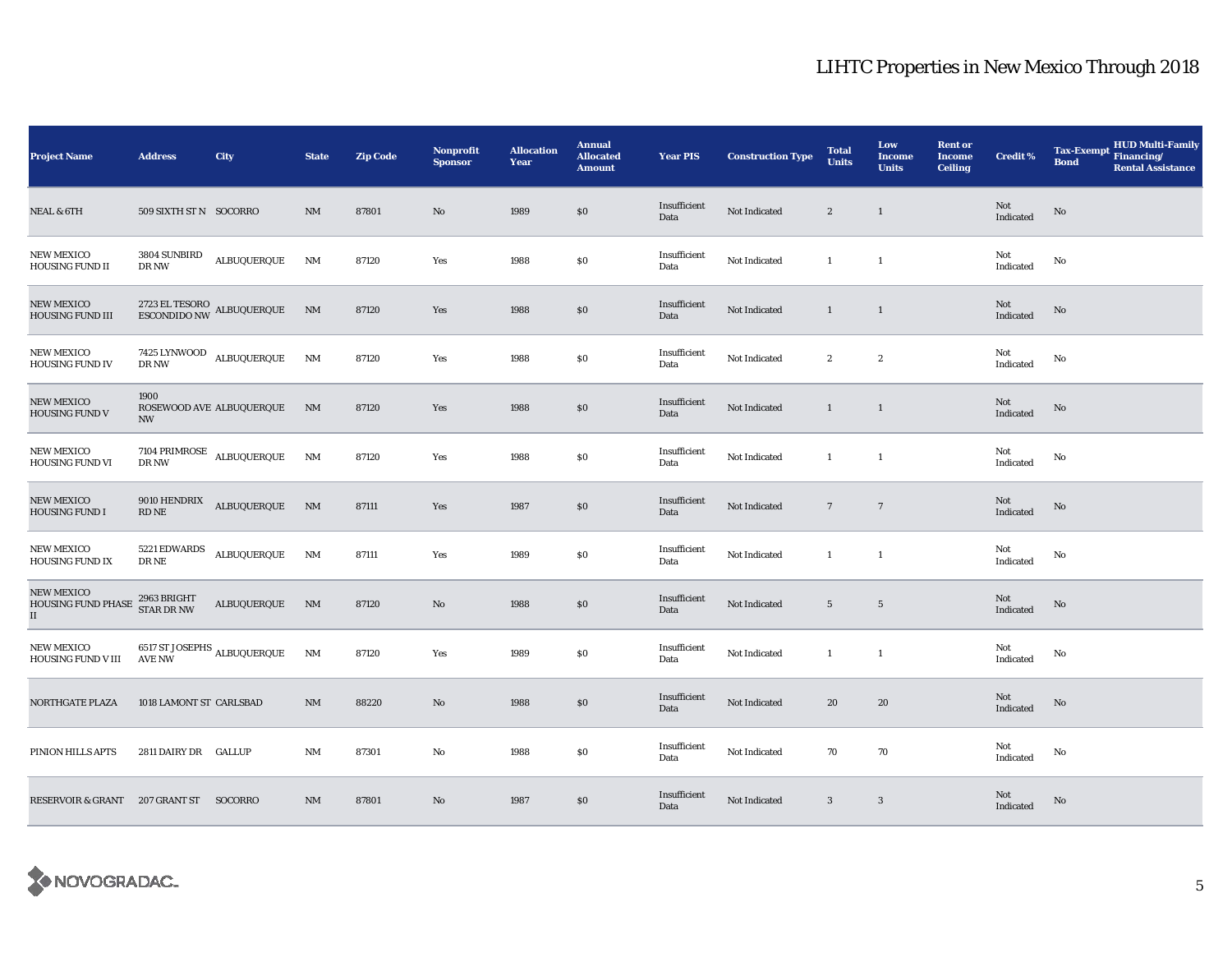| <b>Project Name</b>                    | <b>Address</b>                                  | City                   | <b>State</b>           | <b>Zip Code</b> | <b>Nonprofit</b><br><b>Sponsor</b> | <b>Allocation</b><br>Year | <b>Annual</b><br><b>Allocated</b><br><b>Amount</b> | <b>Year PIS</b>      | <b>Construction Type</b> | <b>Total</b><br><b>Units</b> | Low<br><b>Income</b><br><b>Units</b> | <b>Rent or</b><br><b>Income</b><br><b>Ceiling</b> | <b>Credit %</b>  | HUD Multi-Family<br>Financing/<br><b>Tax-Exempt</b><br><b>Bond</b><br><b>Rental Assistance</b> |
|----------------------------------------|-------------------------------------------------|------------------------|------------------------|-----------------|------------------------------------|---------------------------|----------------------------------------------------|----------------------|--------------------------|------------------------------|--------------------------------------|---------------------------------------------------|------------------|------------------------------------------------------------------------------------------------|
| <b>SAGEBRUSH APTS</b>                  | 110 RUDY DR                                     | <b>GALLUP</b>          | $\rm{NM}$              | 87301           | No                                 | 1988                      | \$0\$                                              | Insufficient<br>Data | Not Indicated            | 48                           | 48                                   |                                                   | Not<br>Indicated | No                                                                                             |
| <b>SAN RAFAEL APTS</b>                 | 1409 ZEPOL RD SANTA FE                          |                        | $\rm{NM}$              | 87507           | No                                 | 1987                      | $\$0$                                              | Insufficient<br>Data | Not Indicated            | 196                          | 176                                  |                                                   | Not<br>Indicated | No                                                                                             |
| SOCORRO PROPERTIES                     | 901 NW<br>WALKWAY                               | SOCORRO                | $\rm{NM}$              | 87801           | No                                 | 1988                      | $\$0$                                              | Insufficient<br>Data | Not Indicated            | 32                           | 32                                   |                                                   | Not<br>Indicated | No                                                                                             |
| ALTAMIRA AT ST<br><b>MICHAELS</b>      | 1449 ZEPOL RD SANTA FE                          |                        | <b>NM</b>              | 87507           | No                                 | 1988                      | \$0                                                | Insufficient<br>Data | Not Indicated            | 136                          | 136                                  |                                                   | Not<br>Indicated | No                                                                                             |
| <b>BROOKS APTS</b>                     | 5328<br><b>BLVD NE</b>                          | MONTGOMERY ALBUQUERQUE | NM                     | 87109           | No                                 | 1988                      | \$0                                                | Insufficient<br>Data | Not Indicated            | 90                           | 36                                   |                                                   | Not<br>Indicated | No                                                                                             |
| <b>VILLA ELENA APTS</b>                | 201 VILLA<br><b>ELENALN</b>                     | <b>BERNALILLO</b>      | $\mathbf{N}\mathbf{M}$ | 87004           | $\rm No$                           | 1988                      | \$0                                                | Insufficient<br>Data | Not Indicated            | 53                           | 53                                   |                                                   | Not<br>Indicated | No                                                                                             |
| <b>WESTSIDE APTS</b>                   | 721<br>CHRISTOPHER BELEN<br>DR                  |                        | $\rm{NM}$              | 87002           | No                                 | 1988                      | $\$0$                                              | Insufficient<br>Data | Not Indicated            | 24                           | 24                                   |                                                   | Not<br>Indicated | No                                                                                             |
| <b>ALTA TIERRA APTS</b>                | 1500 E MADRID LAS CRUCES<br>AVE                 |                        | $\rm{NM}$              | 88001           |                                    | Insufficient<br>Data      | $\$0$                                              | Insufficient<br>Data | Not Indicated            | 56                           | 56                                   |                                                   | Not<br>Indicated |                                                                                                |
| ARTESIA PROPERTIES                     | $1601\,\mathrm{W}\,\mathrm{CENTRE}$ ARTESIA AVE |                        | $\mathbf{NM}$          | 88210           |                                    | Insufficient<br>Data      | $\$0$                                              | Insufficient<br>Data | Not Indicated            | 39                           | 39                                   |                                                   | Not<br>Indicated |                                                                                                |
| <b>BELEN VISTA APTS</b>                | 531<br>CHRISTOPHER BELEN<br>DR                  |                        | $\rm{NM}$              | 87002           |                                    | Insufficient<br>Data      | $\$0$                                              | Insufficient<br>Data | Not Indicated            | $\bf{0}$                     | 35                                   |                                                   | Not<br>Indicated |                                                                                                |
| <b>BELLA VISTA APTS</b>                | 110 OTONO RD TAOS                               |                        | NM                     | 87571           |                                    | Insufficient<br>Data      | $\$0$                                              | Insufficient<br>Data | Not Indicated            | 40                           | 40                                   |                                                   | Not<br>Indicated |                                                                                                |
| <b>BELLA VISTA</b><br><b>TOWNHOMES</b> | 3400 GIDDING CLOVIS<br>ST                       |                        | $\rm{NM}$              | 88101           |                                    | Insufficient<br>Data      | $\$0$                                              | Insufficient<br>Data | Not Indicated            | 60                           | 60                                   |                                                   | Not<br>Indicated |                                                                                                |
| <b>BROOKS HINDES</b>                   | 5241<br>STAGECOACH LAS CRUCES<br>LN             |                        | $\rm{NM}$              | 88011           |                                    | Insufficient<br>Data      | $\$0$                                              | Insufficient<br>Data | Not Indicated            | 15                           | 15                                   |                                                   | Not<br>Indicated |                                                                                                |

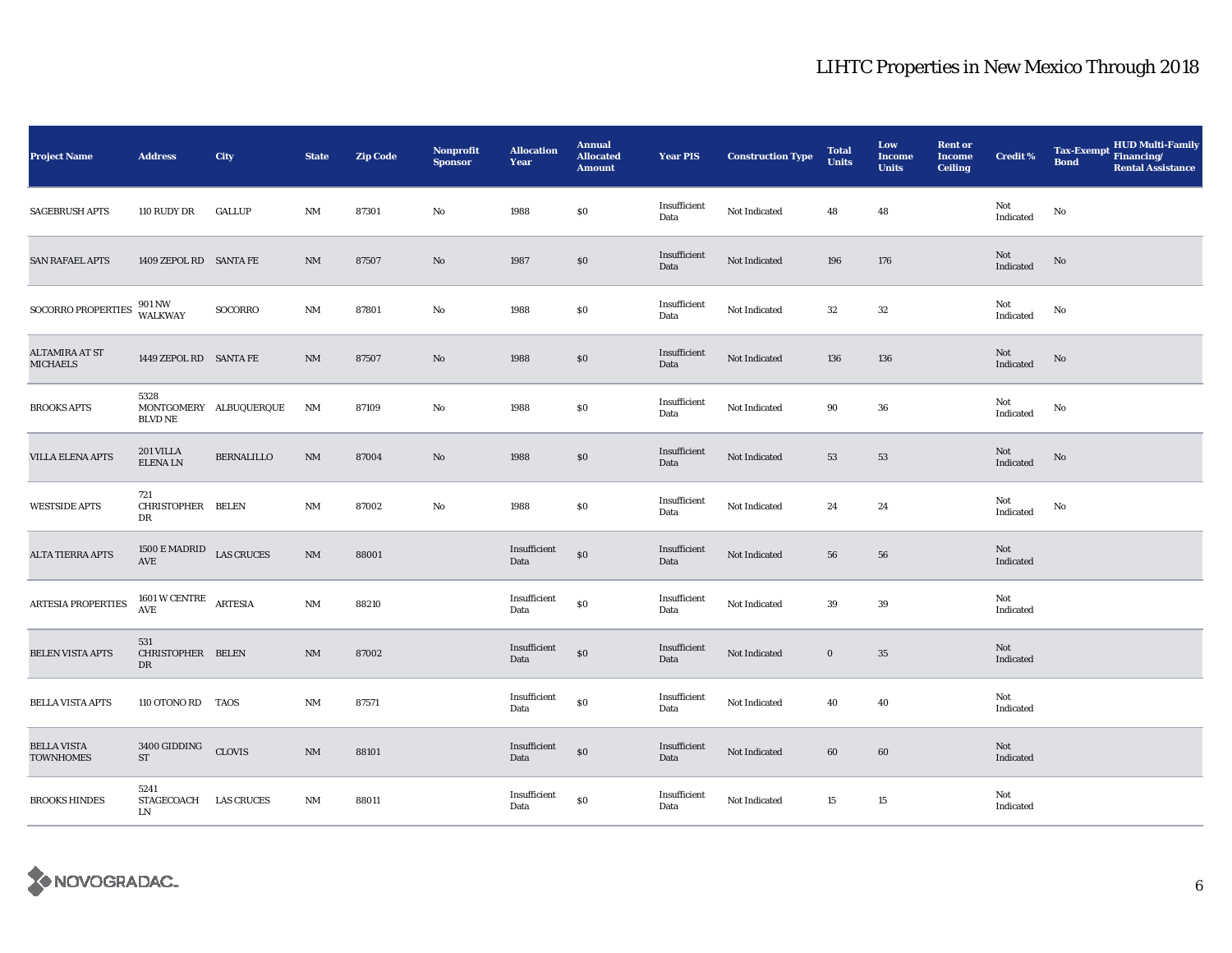| <b>Project Name</b>                                     | <b>Address</b>                                        | City                                          | <b>State</b>   | <b>Zip Code</b> | <b>Nonprofit</b><br><b>Sponsor</b> | <b>Allocation</b><br>Year | <b>Annual</b><br><b>Allocated</b><br><b>Amount</b> | <b>Year PIS</b>      | <b>Construction Type</b> | <b>Total</b><br><b>Units</b> | Low<br><b>Income</b><br><b>Units</b> | <b>Rent or</b><br><b>Income</b><br><b>Ceiling</b> | <b>Credit %</b>         | <b>Tax-Exempt</b><br><b>Bond</b> | HUD Multi-Family<br>Financing/<br><b>Rental Assistance</b> |
|---------------------------------------------------------|-------------------------------------------------------|-----------------------------------------------|----------------|-----------------|------------------------------------|---------------------------|----------------------------------------------------|----------------------|--------------------------|------------------------------|--------------------------------------|---------------------------------------------------|-------------------------|----------------------------------|------------------------------------------------------------|
| CAMPO APTS (CAMPO<br>ALEGRIA)                           | 104 CAMINO<br>DEL CAMPO                               | <b>SANTA FE</b>                               | NM             | 87501           |                                    | Insufficient<br>Data      | $\$0$                                              | Insufficient<br>Data | Not Indicated            | 28                           | 28                                   |                                                   | Not<br>Indicated        |                                  |                                                            |
| <b>CANON DE</b><br><b>ARROWHEAD</b>                     | $\ensuremath{\text{NW}}$                              | 1700 MARKET ST $_{\rm ALBUQUERQUE}$           | $\rm{NM}$      | 87120           |                                    | Insufficient<br>Data      | $\$0$                                              | Insufficient<br>Data | Not Indicated            | 244                          | 216                                  |                                                   | Not<br>Indicated        |                                  |                                                            |
| <b>CASA VILLITA APTS</b>                                | $3330$ CALLE PO $$\sf{SANTA\,FE}$$ AE PI              |                                               | $\rm{NM}$      | 87507           |                                    | Insufficient<br>Data      | $\$0$                                              | Insufficient<br>Data | Not Indicated            | 105                          | 105                                  |                                                   | Not<br>Indicated        |                                  |                                                            |
| <b>CASAMERA APTS</b>                                    | 350 BASILEO DR GALLUP                                 |                                               | NM             | 87301           |                                    | Insufficient<br>Data      | $\$0$                                              | Insufficient<br>Data | Not Indicated            | 60                           | 60                                   |                                                   | Not<br>Indicated        |                                  |                                                            |
| <b>CHUSKA APTS</b>                                      | 2534 E AZTEC<br>AVE                                   | <b>GALLUP</b>                                 | $\rm{NM}$      | 87301           |                                    | Insufficient<br>Data      | $\$0$                                              | Insufficient<br>Data | Not Indicated            | 29                           | 29                                   |                                                   | Not<br>Indicated        |                                  |                                                            |
| <b>CIMMARON APTS II</b>                                 | $801\,\mathrm{N}$ FOURTH $\quad$ ANTHONY<br><b>ST</b> |                                               | $\rm{NM}$      | 88021           |                                    | Insufficient<br>Data      | $\$0$                                              | Insufficient<br>Data | Not Indicated            | 83                           | 83                                   |                                                   | Not<br>Indicated        |                                  |                                                            |
| DOWNTOWN @ 700-<br>2ND                                  |                                                       | $700$ SECOND ST $$\hbox{\sc ALBUQUERQUE}$$ NW | N <sub>M</sub> | 87102           |                                    | Insufficient<br>Data      | $\$0$                                              | Insufficient<br>Data | Not Indicated            | $\bf{0}$                     | 54                                   |                                                   | Not<br>Indicated        |                                  |                                                            |
| FRANKLIN VISTA APTS 855 CLARK AVE ANTHONY<br>VI         |                                                       |                                               | $\rm{NM}$      | 88021           |                                    | Insufficient<br>Data      | $\$0$                                              | Insufficient<br>Data | Not Indicated            | 24                           | 24                                   |                                                   | Not<br>Indicated        |                                  |                                                            |
| FRANKLIN VISTA APTS 855 CLARK AVE ANTHONY<br><b>VII</b> |                                                       |                                               | $\rm{NM}$      | 88021           |                                    | Insufficient<br>Data      | $\$0$                                              | Insufficient<br>Data | Not Indicated            | 24                           | 24                                   |                                                   | Not<br>Indicated        |                                  |                                                            |
| HIDDEN VALLEY APTS 810 PATTON DR GALLUP<br>(Y15)        |                                                       |                                               | $\rm{NM}$      | 87301           |                                    | Insufficient<br>Data      | $\$0$                                              | Insufficient<br>Data | Not Indicated            | 40                           | 39                                   |                                                   | Not<br>Indicated        |                                  |                                                            |
| HOTEL CLOVIS LOFTS 112 E SECOND ST CLOVIS               |                                                       |                                               | NM             | 88101           |                                    | Insufficient<br>Data      | $\$0$                                              | Insufficient<br>Data | Not Indicated            | 60                           | 58                                   |                                                   | <b>Not</b><br>Indicated |                                  |                                                            |
| <b>LA PRADERA</b>                                       | 1023 E<br>GLORIETTA DR                                | HOBBS                                         | NM             | 88240           |                                    | Insufficient<br>Data      | $\$0$                                              | Insufficient<br>Data | Not Indicated            | 60                           | 60                                   |                                                   | Not<br>Indicated        |                                  |                                                            |
| LA TERRAZA APTS 2009   <sup>900 CANNERY</sup>           |                                                       | <b>FARMINGTON</b>                             | NM             | 87401           |                                    | Insufficient<br>Data      | $\$0$                                              | Insufficient<br>Data | Not Indicated            | 60                           | 60                                   |                                                   | Not<br>Indicated        |                                  |                                                            |

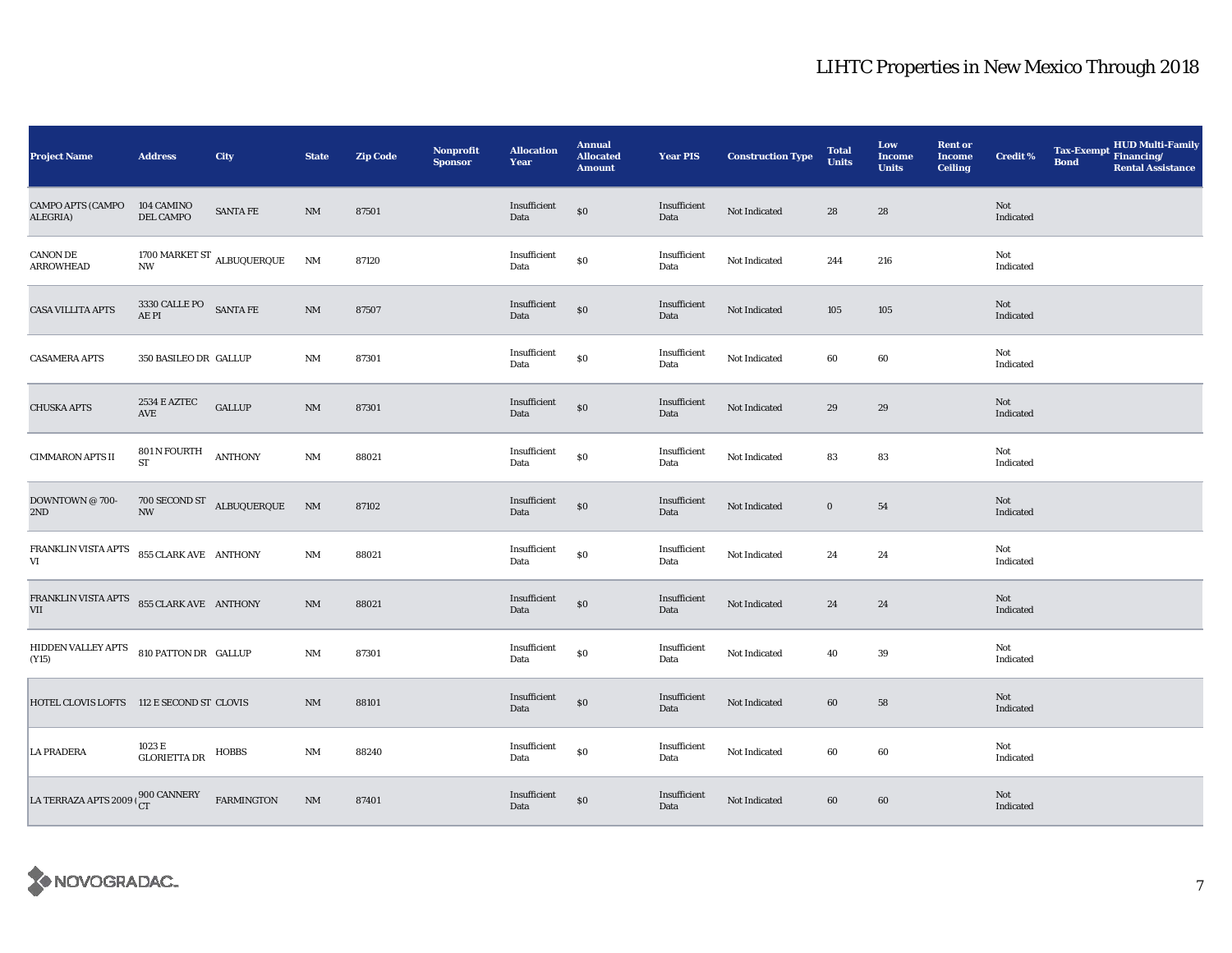| <b>Project Name</b>                                                | <b>Address</b>                              | <b>City</b>              | <b>State</b>           | <b>Zip Code</b> | <b>Nonprofit</b><br><b>Sponsor</b> | <b>Allocation</b><br>Year | <b>Annual</b><br><b>Allocated</b><br><b>Amount</b> | <b>Year PIS</b>      | <b>Construction Type</b> | <b>Total</b><br><b>Units</b> | Low<br><b>Income</b><br><b>Units</b> | <b>Rent or</b><br><b>Income</b><br><b>Ceiling</b> | <b>Credit %</b>  | HUD Multi-Family<br>Financing/<br><b>Tax-Exempt</b><br><b>Bond</b><br><b>Rental Assistance</b> |
|--------------------------------------------------------------------|---------------------------------------------|--------------------------|------------------------|-----------------|------------------------------------|---------------------------|----------------------------------------------------|----------------------|--------------------------|------------------------------|--------------------------------------|---------------------------------------------------|------------------|------------------------------------------------------------------------------------------------|
| LA VIDA NUEVA                                                      | AVE SE                                      | 2323 KATHRYN ALBUQUERQUE | NM                     | 87106           |                                    | Insufficient<br>Data      | $\$0$                                              | Insufficient<br>Data | Not Indicated            | 314                          | 313                                  |                                                   | Not<br>Indicated |                                                                                                |
| <b>LOLOMAS</b>                                                     | $1500\rm~MITCHELL~$ $\rm CLOVIS~$ $\rm ST~$ |                          | $\rm{NM}$              | 88101           |                                    | Insufficient<br>Data      | $\$0$                                              | Insufficient<br>Data | Not Indicated            | 55                           | 55                                   |                                                   | Not<br>Indicated |                                                                                                |
| LUNA LODGE PROJECT ( $_{\rm AVE}^{9119 \rm \ CENTRAL}$ ALBUQUERQUE |                                             |                          | NM                     | 87123           |                                    | Insufficient<br>Data      | $\$0$                                              | Insufficient<br>Data | Not Indicated            | 29                           | 29                                   |                                                   | Not<br>Indicated |                                                                                                |
| MOUNTAIN VIEW APTS P 1101 S SHELLY                                 |                                             | <b>DEMING</b>            | NM                     | 88030           |                                    | Insufficient<br>Data      | $\$0$                                              | Insufficient<br>Data | Not Indicated            | $\boldsymbol{0}$             | 22                                   |                                                   | Not<br>Indicated |                                                                                                |
| MOUNTAIN VISTA APTS 600 SAN                                        |                                             | <b>LOS ALAMOS</b>        | NM                     | 87544           |                                    | Insufficient<br>Data      | $\$0$                                              | Insufficient<br>Data | Not Indicated            | 52                           | 52                                   |                                                   | Not<br>Indicated |                                                                                                |
| NLH4                                                               | $6600$ DELIA RD ${\rm SW}$                  | ALBUQUERQUE              | $\rm{NM}$              | 87121           |                                    | Insufficient<br>Data      | $\$0$                                              | Insufficient<br>Data | Not Indicated            | 48                           | 48                                   |                                                   | Not<br>Indicated |                                                                                                |
| PECOS VALLEY VILLAGE 41 KELLY PL                                   |                                             | <b>ROSWELL</b>           | NM                     | 88203           |                                    | Insufficient<br>Data      | $\$0$                                              | Insufficient<br>Data | Not Indicated            | 17                           | 17                                   |                                                   | Not<br>Indicated |                                                                                                |
| PECOS VALLEY VILLAGE 35 JACKSON PL ROSWELL                         |                                             |                          | NM                     | 88203           |                                    | Insufficient<br>Data      | $\$0$                                              | Insufficient<br>Data | Not Indicated            | $7\phantom{.0}$              | $7\phantom{.0}$                      |                                                   | Not<br>Indicated |                                                                                                |
| PLAYA APTS PHASE II                                                | 6301 VALLE<br><b>VISTA DR</b>               | <b>SUNLAND PARK</b>      | NM                     |                 |                                    | Insufficient<br>Data      | $\$0$                                              | Insufficient<br>Data | Not Indicated            | 44                           | 44                                   |                                                   | Not<br>Indicated |                                                                                                |
| PLAZA FELIZ                                                        | 509 SAN PABLO<br>$STSE$                     | $\textbf{ALBUQUERQUE}$   | $\mathbf{N}\mathbf{M}$ | 87108           |                                    | Insufficient<br>Data      | $\$0$                                              | Insufficient<br>Data | Not Indicated            | $\boldsymbol{0}$             | 55                                   |                                                   | Not<br>Indicated |                                                                                                |
| <b>SAN TIERRA APTS</b>                                             | 3991 CAMINO<br><b>JULIANA</b>               | <b>SANTA FE</b>          | $\rm{NM}$              | 87507           |                                    | Insufficient<br>Data      | $\$0$                                              | Insufficient<br>Data | Not Indicated            | 93                           | 90                                   |                                                   | Not<br>Indicated |                                                                                                |
| SANDIA VALLEY APTS PH BLVD SW                                      |                                             | ALBUQUERQUE              | N <sub>M</sub>         | 87121           |                                    | Insufficient<br>Data      | $\$0$                                              | Insufficient<br>Data | Not Indicated            | 108                          | 108                                  |                                                   | Not<br>Indicated |                                                                                                |
| SANDIA VALLEY APTS PF 8200 BRIDGE                                  |                                             | ALBUQUERQUE              | NM                     | 87121           |                                    | Insufficient<br>Data      | \$0                                                | Insufficient<br>Data | Not Indicated            | 107                          | 107                                  |                                                   | Not<br>Indicated |                                                                                                |

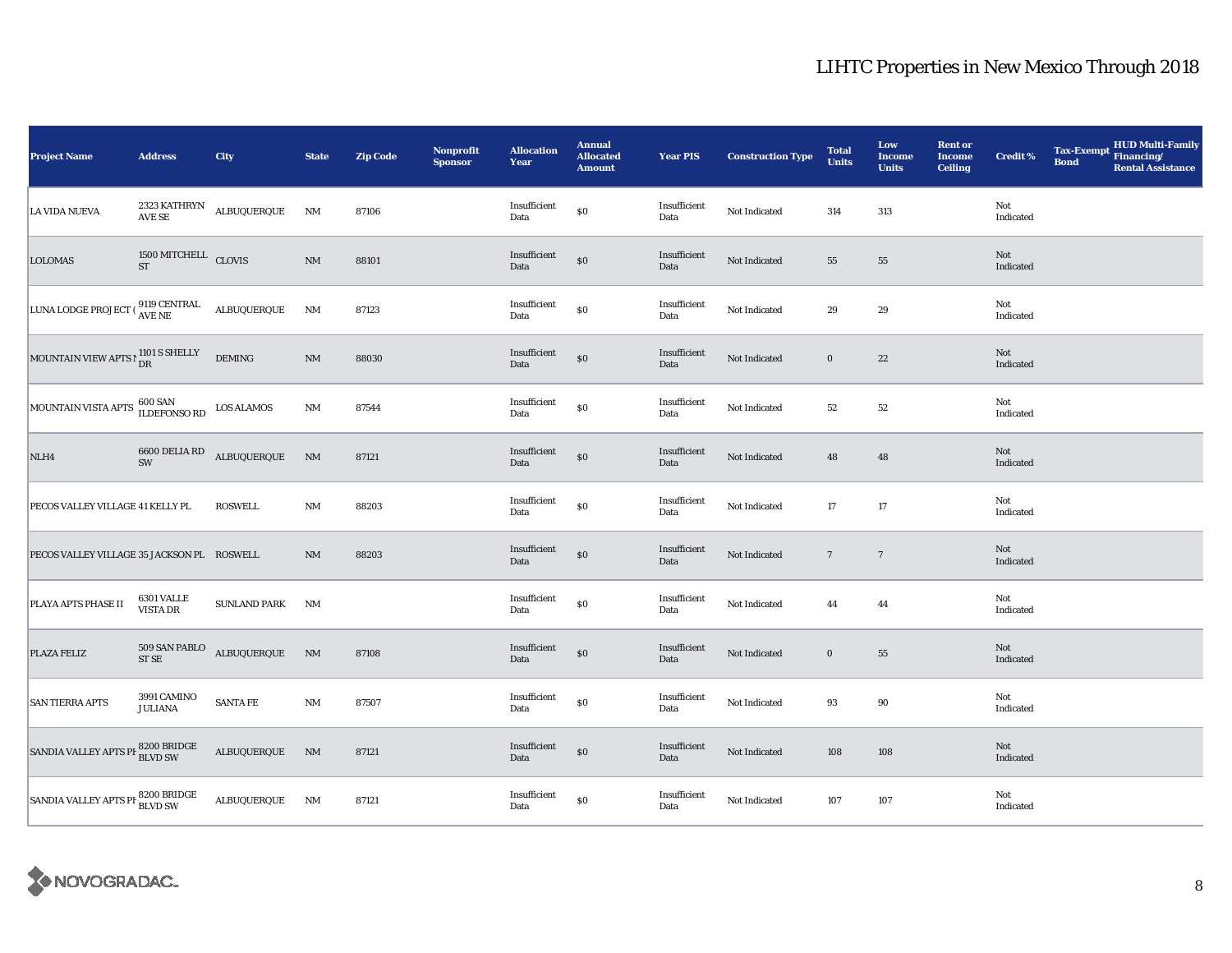| <b>Project Name</b>                                                                                                                                 | <b>Address</b>                  | City            | <b>State</b>           | <b>Zip Code</b> | <b>Nonprofit</b><br><b>Sponsor</b> | <b>Allocation</b><br>Year     | <b>Annual</b><br><b>Allocated</b><br><b>Amount</b> | <b>Year PIS</b>      | <b>Construction Type</b> | <b>Total</b><br><b>Units</b> | Low<br><b>Income</b><br><b>Units</b> | <b>Rent or</b><br><b>Income</b><br><b>Ceiling</b> | Credit %         | <b>Tax-Exempt</b><br><b>Bond</b> | HUD Multi-Family<br>Financing/<br><b>Rental Assistance</b> |
|-----------------------------------------------------------------------------------------------------------------------------------------------------|---------------------------------|-----------------|------------------------|-----------------|------------------------------------|-------------------------------|----------------------------------------------------|----------------------|--------------------------|------------------------------|--------------------------------------|---------------------------------------------------|------------------|----------------------------------|------------------------------------------------------------|
| $\begin{array}{lll} \text{SILVER GARDENS PHASI} \begin{array}{lll} 100 \text{ SILVER AVE} & \text{ALBUQUERQUE} & \text{NM} \end{array} \end{array}$ |                                 |                 |                        | 87102           |                                    | Insufficient<br>Data          | $\$0$                                              | Insufficient<br>Data | Not Indicated            | $\bf{0}$                     | 56                                   |                                                   | Not<br>Indicated |                                  |                                                            |
| SILVER GARDENS PHASI $_{\text{SW}}^{100 \text{ SLVER AVE}}$ ALBUQUERQUE                                                                             |                                 |                 | $\rm{NM}$              | 87102           |                                    | Insufficient<br>Data          | $\$0$                                              | Insufficient<br>Data | Not Indicated            | 45                           | 44                                   |                                                   | Not<br>Indicated |                                  |                                                            |
| STAGE COACH APTS                                                                                                                                    | 3360 CERRILLOS $\,$ SANTA FE RD |                 | $\rm{NM}$              | 87507           |                                    | Insufficient<br>Data          | $\$0$                                              | Insufficient<br>Data | Not Indicated            | $\bf{0}$                     | 60                                   |                                                   | Not<br>Indicated |                                  |                                                            |
| $\boxed{\text{SUNDOWNER PROJECT} \mid \begin{matrix} 6101 \text{ CENTRAL} & \text{ALBUQUERQUE} \\ \text{AVE NE} & \text{ALBUQUERQUE} \end{matrix}}$ |                                 |                 | $\rm{NM}$              | 87108           |                                    | Insufficient<br>Data          | $\$0$                                              | Insufficient<br>Data | Not Indicated            | 61                           | 32                                   |                                                   | Not<br>Indicated |                                  |                                                            |
| SUNPOINTE PARK APTS MONTGOMERY ALBUQUERQUE                                                                                                          | 4037<br><b>BLVD NE</b>          |                 | <b>NM</b>              | 87109           |                                    | Insufficient<br>Data          | $\$0$                                              | Insufficient<br>Data | Not Indicated            | 259                          | 259                                  |                                                   | Not<br>Indicated |                                  |                                                            |
| TAOS HAUS+6                                                                                                                                         | 918 GUSDORF<br>RD               | <b>TAOS</b>     | $\rm{NM}$              | 87571           |                                    | Insufficient<br>Data          | $\$0$                                              | Insufficient<br>Data | Not Indicated            | $30\,$                       | 21                                   |                                                   | Not<br>Indicated |                                  |                                                            |
| THE VILLAGE SAGE                                                                                                                                    | 5951 LARSON<br><b>LOOP</b>      | <b>SANTA FE</b> | NM                     | 87507           |                                    | Insufficient<br>Data          | $\$0$                                              | Insufficient<br>Data | Not Indicated            | 60                           | 60                                   |                                                   | Not<br>Indicated |                                  |                                                            |
| <b>TRES SANTOS APTS</b>                                                                                                                             | 1899 PACHECO ${\rm ST}$         | <b>SANTA FE</b> | $\rm{NM}$              | 87505           |                                    | Insufficient<br>Data          | $\$0$                                              | Insufficient<br>Data | Not Indicated            | 135                          | 134                                  |                                                   | Not<br>Indicated |                                  |                                                            |
| VILLA ALEGRE FAMILY                                                                                                                                 | 213 VILLA<br>ALEGRE ST          | SANTA FE        | $\rm{NM}$              | 87501           |                                    | Insufficient<br>Data          | $\$0$                                              | Insufficient<br>Data | Not Indicated            | 51                           | 51                                   |                                                   | Not<br>Indicated |                                  |                                                            |
| VILLAS OF BRIAR RIDGE 5 BRIARWOOD                                                                                                                   |                                 | <b>ROSWELL</b>  | $\rm{NM}$              | 88201           |                                    | $\bold{Insufficient}$<br>Data | $\$0$                                              | Insufficient<br>Data | Not Indicated            | 89                           | 89                                   |                                                   | Not<br>Indicated |                                  |                                                            |
| <b>WESTPARK APTS</b>                                                                                                                                | 9251 EAGLE<br>RANCH RD NW       | ALBUQUERQUE     | $\mathbf{N}\mathbf{M}$ | 87114           |                                    | Insufficient<br>Data          | $\$0$                                              | Insufficient<br>Data | Not Indicated            | 140                          | 140                                  |                                                   | Not<br>Indicated |                                  |                                                            |
| WILSHIRE GARDENS-STI WILSHIRE BLVD ROSWELL                                                                                                          |                                 |                 | $\rm{NM}$              | 88201           |                                    | Insufficient<br>Data          | $\$0$                                              | Insufficient<br>Data | Not Indicated            | 76                           | 75                                   |                                                   | Not<br>Indicated |                                  |                                                            |
| PLAYA ESCONDIDA APAI $^{1021\, \rm EAST \, VESO}_{\rm STREET}$ HOBBS                                                                                |                                 |                 | $\rm{NM}$              | 82240           |                                    | Insufficient<br>Data          | $\$0$                                              | Insufficient<br>Data | Not Indicated            | $\boldsymbol{0}$             | $\bf{0}$                             |                                                   | Not<br>Indicated |                                  |                                                            |

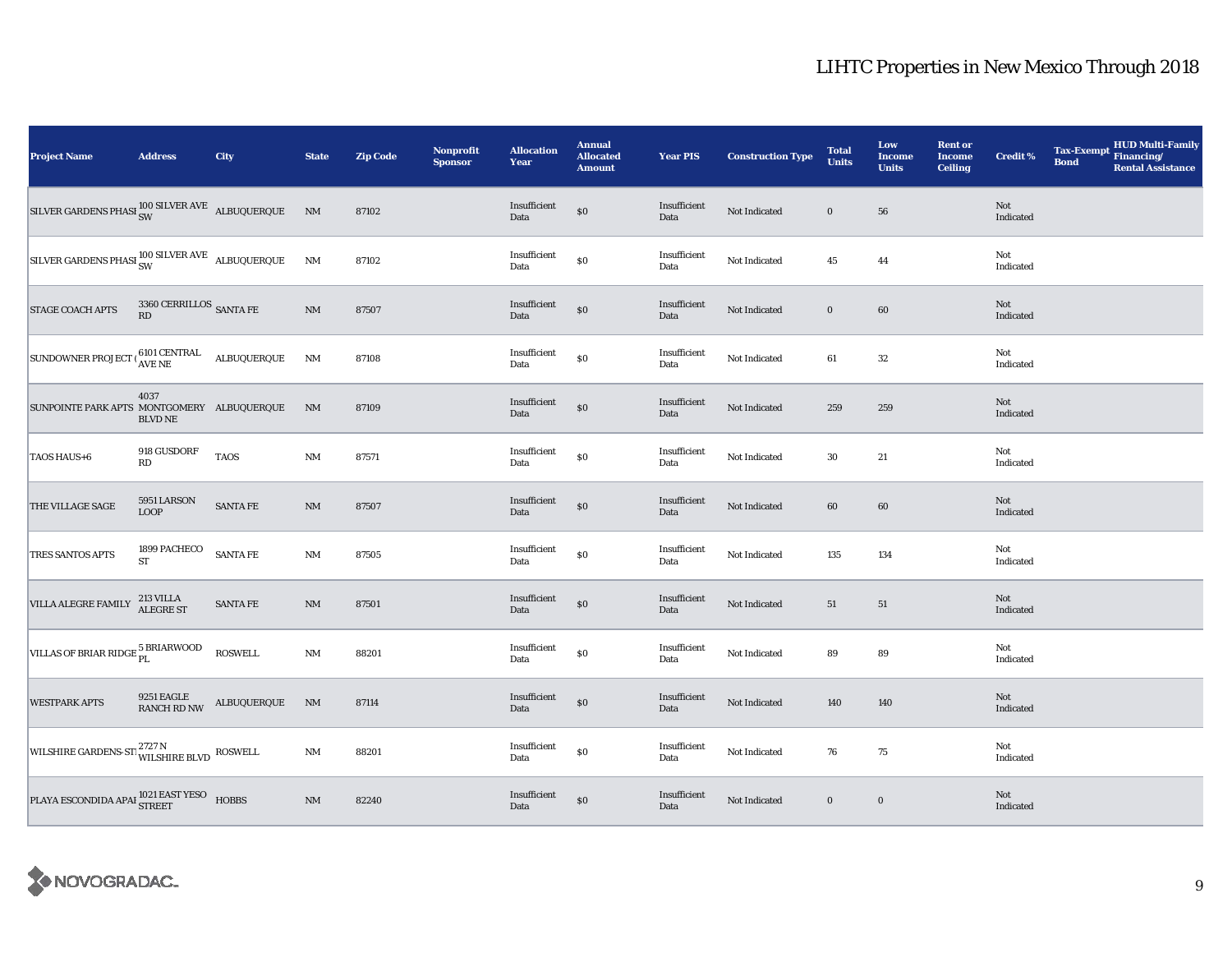| <b>Project Name</b>                                                                                                                                                                     | <b>Address</b>                    | City                     | <b>State</b>           | <b>Zip Code</b> | Nonprofit<br><b>Sponsor</b> | <b>Allocation</b><br>Year | <b>Annual</b><br><b>Allocated</b><br><b>Amount</b> | <b>Year PIS</b>      | <b>Construction Type</b> | <b>Total</b><br><b>Units</b> | Low<br><b>Income</b><br><b>Units</b> | <b>Rent or</b><br><b>Income</b><br><b>Ceiling</b> | Credit <sup>%</sup>              | <b>Tax-Exempt</b><br><b>Bond</b> | HUD Multi-Family<br>Financing/<br><b>Rental Assistance</b> |
|-----------------------------------------------------------------------------------------------------------------------------------------------------------------------------------------|-----------------------------------|--------------------------|------------------------|-----------------|-----------------------------|---------------------------|----------------------------------------------------|----------------------|--------------------------|------------------------------|--------------------------------------|---------------------------------------------------|----------------------------------|----------------------------------|------------------------------------------------------------|
| <b>JOHN APTS</b>                                                                                                                                                                        | 312 NO WHERE BELEN                |                          | <b>NM</b>              | 87002           |                             | Insufficient<br>Data      | $\$0$                                              | Insufficient<br>Data | Not Indicated            | $\bf{0}$                     | $\bf{0}$                             |                                                   | Not<br>Indicated                 |                                  |                                                            |
| LOMA DEL NORTE APTS $^{940}_{ST}$ N FOURTH ANTHONY                                                                                                                                      |                                   |                          | $\rm{NM}$              | 88021           | $\rm No$                    | 1990                      | $\$0$                                              | 1991                 | Not Indicated            | 40                           | 40                                   |                                                   | Not<br>Indicated                 | No                               |                                                            |
| 1713 GABALDON RD NW $^{1713}_{RD}$ GABALDON ALBUQUERQUE                                                                                                                                 |                                   |                          | $\mathbf{N}\mathbf{M}$ | 87104           | $\rm No$                    | 1990                      | \$0                                                | 1992                 | Acquisition and Rehab 5  |                              | $5\phantom{.0}$                      |                                                   | Not<br>Indicated                 | No                               |                                                            |
| FRANKLIN VISTA APTS II 840 HETTINGA ANTHONY                                                                                                                                             |                                   |                          | $\rm{NM}$              | 88021           | $\mathbf{N}\mathbf{o}$      | 1991                      | \$0                                                | 1992                 | Not Indicated            | 28                           | 28                                   |                                                   | $30\,\%$ present $\,$ No value   |                                  |                                                            |
| <b>HILLTOP APTS</b>                                                                                                                                                                     | 393 CANAL BLVD $_{\rm LOS~LUNAS}$ |                          | $\rm{NM}$              | 87031           | $\rm No$                    | 1990                      | \$0                                                | 1992                 | Not Indicated            | 40                           | 40                                   |                                                   | Not<br>Indicated                 | No                               |                                                            |
| <b>LA PALOMA DEL SOL</b>                                                                                                                                                                | 601 S SANTA<br>MONICA ST          | $\operatorname{DEMING}$  | $\rm{NM}$              | 88030           | No                          | 1990                      | \$0                                                | 1992                 | Not Indicated            | ${\bf 38}$                   | 38                                   |                                                   | Not<br>Indicated                 | No                               |                                                            |
| PORTALES ESTATES LP 1901 S AVE I                                                                                                                                                        |                                   | <b>PORTALES</b>          | $\rm{NM}$              | 88130           | $\rm No$                    | 1990                      | \$0                                                | 1992                 | New Construction         | 44                           | 44                                   |                                                   | $30\,\%$ present $\,$ No value   |                                  |                                                            |
| RIO MIMBRES APTS II 1608 S TIN ST                                                                                                                                                       |                                   | <b>DEMING</b>            | $NM$                   | 88030           | $\rm No$                    | 1991                      | \$0                                                | 1992                 | Not Indicated            | 24                           | 24                                   |                                                   | $30$ % present $\,$ No value     |                                  |                                                            |
| <b>RIO VERDE APTS</b>                                                                                                                                                                   | 2291 HWY 304                      | <b>BELEN</b>             | $\rm{NM}$              | 87002           | $\mathbf{No}$               | 1991                      | \$0                                                | 1992                 | Not Indicated            | 40                           | 40                                   |                                                   | $30\,\%$ present $\,$ No value   |                                  |                                                            |
| $\begin{array}{lll} \textsc{SUNCOR}\ \textsc{DEVELOPMEN1}\begin{array}{ll} \textsc{9714}\ \textsc{WESTERN} & \textsc{ALBUQUERQUE} \\ \textsc{AVE} & \textsc{N} \end{array} \end{array}$ |                                   |                          | N <sub>M</sub>         | 87121           | $\rm No$                    | 1990                      | $\$0$                                              | 1992                 | Not Indicated            | $\boldsymbol{2}$             | $\boldsymbol{2}$                     |                                                   | Not<br>Indicated                 | $\rm No$                         |                                                            |
| <b>SUNPORT APTS</b>                                                                                                                                                                     | 1325<br>SE                        | WELLESLEY DR ALBUQUERQUE | <b>NM</b>              | 87106           | No                          | 1990                      | \$0                                                | 1992                 | Not Indicated            | 85                           | 84                                   |                                                   | Not<br>Indicated                 | No                               |                                                            |
| <b>VIA REAL APTS I</b>                                                                                                                                                                  | 2501 W ZIA RD SANTA FE            |                          | $\mathbf{N}\mathbf{M}$ | 87505           | $\rm No$                    | 1991                      | \$0                                                | 1992                 | Not Indicated            | 60                           | 60                                   |                                                   | $70$ % present $$\rm{No}$$ value |                                  |                                                            |
| <b>VILLA REAL APTS I</b>                                                                                                                                                                | 501 W ZIA RD                      | <b>SANTA FE</b>          | NM                     | 87505           | No                          | 1990                      | \$0                                                | 1992                 | New Construction         | 60                           | 60                                   |                                                   | $70$ % present $\,$ No value     |                                  |                                                            |

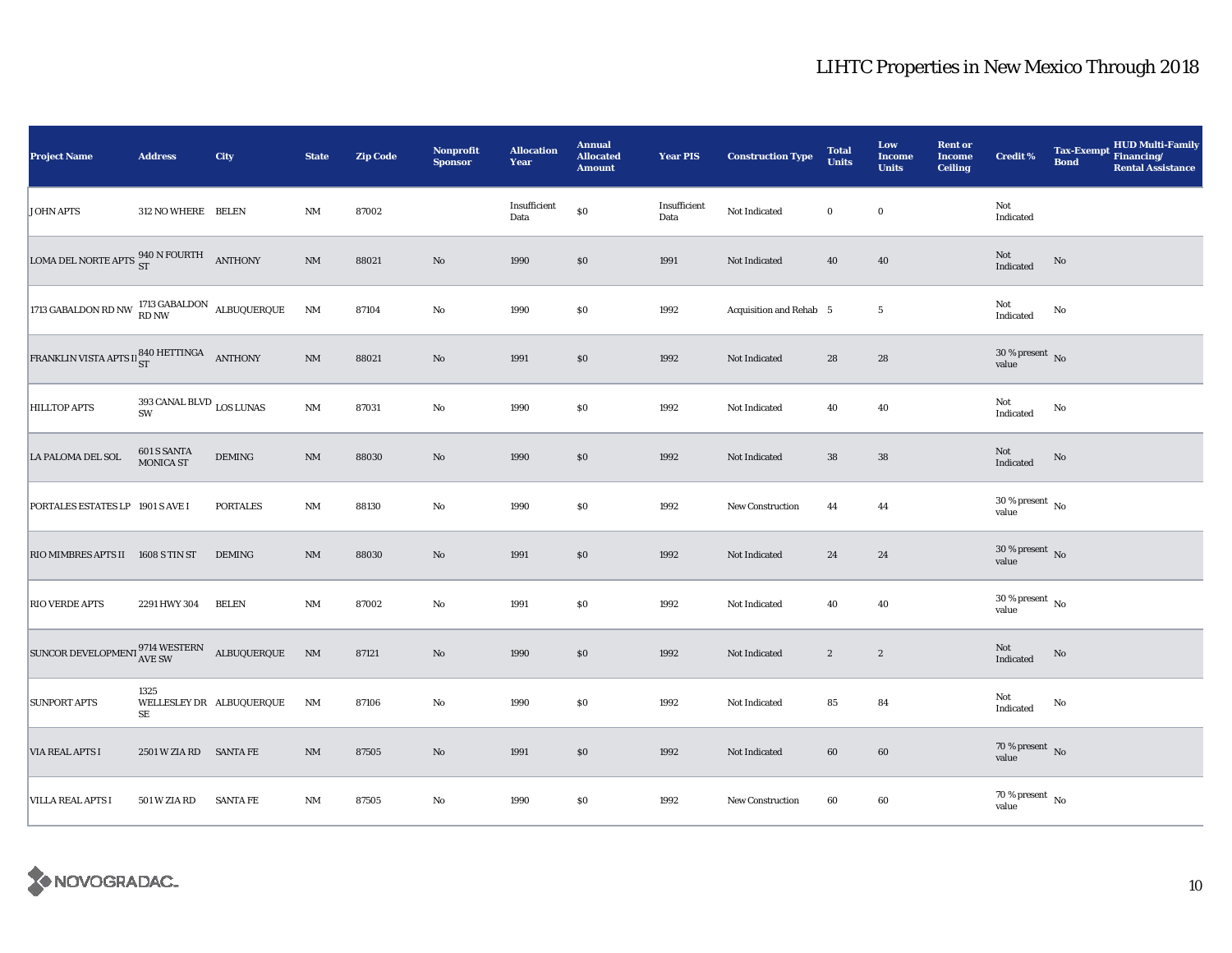| <b>Project Name</b>                                                                                                                      | <b>Address</b>                | City                                  | <b>State</b>   | <b>Zip Code</b> | Nonprofit<br><b>Sponsor</b> | <b>Allocation</b><br>Year | <b>Annual</b><br><b>Allocated</b><br><b>Amount</b> | <b>Year PIS</b> | <b>Construction Type</b> | <b>Total</b><br><b>Units</b> | Low<br><b>Income</b><br><b>Units</b> | <b>Rent or</b><br><b>Income</b><br><b>Ceiling</b> | <b>Credit %</b>                        | <b>Tax-Exempt</b><br><b>Bond</b> | HUD Multi-Family<br>Financing/<br><b>Rental Assistance</b> |
|------------------------------------------------------------------------------------------------------------------------------------------|-------------------------------|---------------------------------------|----------------|-----------------|-----------------------------|---------------------------|----------------------------------------------------|-----------------|--------------------------|------------------------------|--------------------------------------|---------------------------------------------------|----------------------------------------|----------------------------------|------------------------------------------------------------|
| <b>VILLA REAL APTS II</b>                                                                                                                | 501 W ZIA RD                  | <b>SANTA FE</b>                       | $\rm{NM}$      | 87505           | $\rm No$                    | 1990                      | \$0                                                | 1992            | <b>New Construction</b>  | 60                           | 60                                   |                                                   | 70 % present $\hbox{~No}$<br>value     |                                  |                                                            |
| <b>AZTEC PROPERTIES I</b>                                                                                                                | 401 S PARK AVE AZTEC          |                                       | $\mathbf{NM}$  | 87410           | No                          | 1991                      | \$0                                                | 1993            | Not Indicated            | 30                           | 30                                   |                                                   | 30 % present $\,$ No $\,$<br>value     |                                  |                                                            |
| $\begin{tabular}{ c c c c } \hline ~~\textbf{CASA ALEGRE APTS PHA} & \textbf{400 MOUNTAIN} & \textbf{LAS VEGAS} \\ \hline \end{tabular}$ |                               |                                       | $\rm{NM}$      | 87701           | $\rm No$                    | 1991                      | \$0                                                | 1993            | Not Indicated            | 20                           | 20                                   |                                                   | $30\,\%$ present $\,$ No value         |                                  |                                                            |
| CASA BONITA APTS (LOS $_{\rm{REAL~SW}}^{246~\rm{CAMINO}}$                                                                                |                               | <b>LOS LUNAS</b>                      | NM             | 87031           | No                          | 1993                      | \$0                                                | 1993            | Acquisition and Rehab 16 |                              | 16                                   |                                                   | $70$ % present $\,$ No value           |                                  |                                                            |
| <b>CLIFFSIDE APTS I</b>                                                                                                                  | 602 DANI DR                   | <b>GALLUP</b>                         | NM             | 87301           | $\rm No$                    | 1993                      | \$0                                                | 1993            | <b>New Construction</b>  | 44                           | 44                                   |                                                   | $30\,\%$ present $\,$ No value         |                                  |                                                            |
| PLAYA APTS PHASE I                                                                                                                       | DR                            | 142 LINDA VISTA $_{\rm SUNLAND}$ PARK | NM             | 88063           | No                          | 1991                      | \$0                                                | 1993            | Not Indicated            | 36                           | 36                                   |                                                   | $30\,\%$ present $\,$ No $\,$<br>value |                                  |                                                            |
| LA PALONA DEL SOL PH/1400 E BIRCH ST DEMING                                                                                              |                               |                                       | NM             | 88030           | $\rm No$                    | 1992                      | $\$0$                                              | 1994            | <b>New Construction</b>  | 38                           | 37                                   |                                                   | $30\,\%$ present $\,$ No value         |                                  |                                                            |
| ARROYO VILLAS APTS                                                                                                                       | 4701 IRVING<br><b>BLVD NW</b> | ALBUQUERQUE                           | NM             | 87114           | No                          | 1995                      | \$0                                                | 1995            | New Construction         | 200                          | 200                                  |                                                   | 70 % present $\,$ No $\,$<br>value     |                                  |                                                            |
| <b>CASA BONITA II</b>                                                                                                                    | 267 CAMINO<br><b>REAL SW</b>  | <b>LOS LUNAS</b>                      | $\rm{NM}$      | 87031           | $\rm No$                    | 1995                      | \$0                                                | 1995            | Acquisition and Rehab 16 |                              | 16                                   |                                                   | $70\,\%$ present $\,$ No value         |                                  |                                                            |
| PINOS BLANCOS APTS II 600 W BLANCO                                                                                                       |                               | <b>BLOOMFIELD</b>                     | <b>NM</b>      | 87413           | $\rm No$                    | 1995                      | \$0                                                | 1995            | <b>New Construction</b>  | 40                           | 40                                   |                                                   | $70$ % present $$\rm{No}$$ value       |                                  |                                                            |
| SAN MIGUEL SENIOR AP <sup>2710</sup> COLLINS                                                                                             |                               | <b>LAS VEGAS</b>                      | NM             | 87701           | No                          | 1995                      | \$0                                                | 1995            | New Construction         | 40                           | 40                                   |                                                   | $30\,\%$ present $\,$ No value         |                                  |                                                            |
| <b>VALLEY VIEW APTS</b>                                                                                                                  | $2080\ \mathrm{MEMORY}$ LN    | <b>SILVER CITY</b>                    | <b>NM</b>      | 88061           | No                          | 1995                      | \$0                                                | 1995            | <b>New Construction</b>  | 18                           | $18\,$                               |                                                   | $30\,\%$ present $\,$ No value         |                                  |                                                            |
| BRIDGE POINTE APTS PI BLVD SW                                                                                                            |                               | ALBUQUERQUE                           | N <sub>M</sub> | 87121           | No                          | 1994                      | $\$0$                                              | 1996            | <b>New Construction</b>  | 108                          | 108                                  |                                                   | 70 % present No<br>value               |                                  |                                                            |

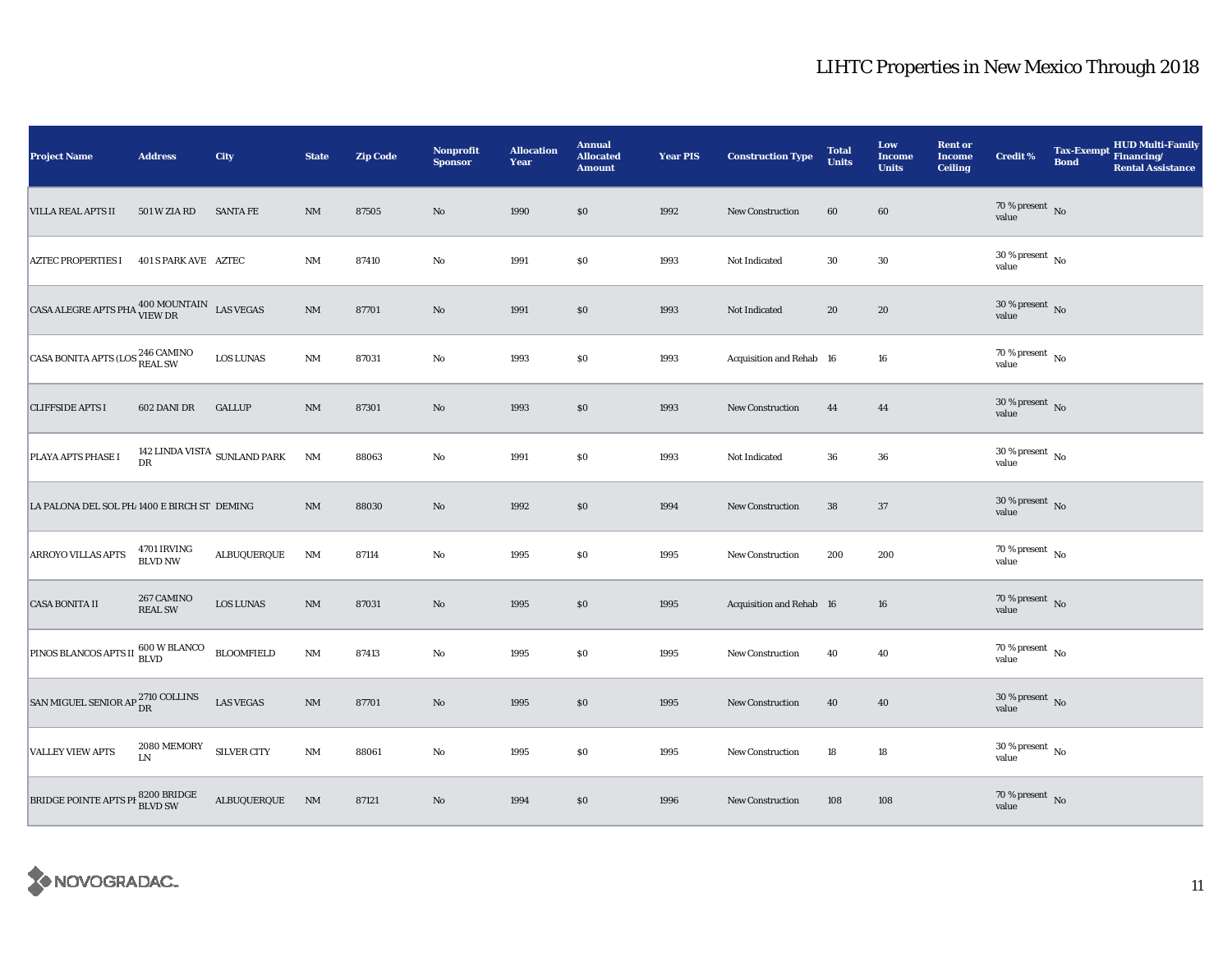| <b>Project Name</b>                          | <b>Address</b>                                                    | City                                | <b>State</b>   | <b>Zip Code</b> | Nonprofit<br><b>Sponsor</b> | <b>Allocation</b><br>Year | <b>Annual</b><br><b>Allocated</b><br><b>Amount</b> | <b>Year PIS</b> | <b>Construction Type</b> | <b>Total</b><br><b>Units</b> | Low<br><b>Income</b><br><b>Units</b> | <b>Rent or</b><br><b>Income</b><br><b>Ceiling</b> | <b>Credit %</b>                        | <b>Tax-Exempt</b><br><b>Bond</b> | HUD Multi-Family<br>Financing/<br><b>Rental Assistance</b> |
|----------------------------------------------|-------------------------------------------------------------------|-------------------------------------|----------------|-----------------|-----------------------------|---------------------------|----------------------------------------------------|-----------------|--------------------------|------------------------------|--------------------------------------|---------------------------------------------------|----------------------------------------|----------------------------------|------------------------------------------------------------|
| EATON VILLAGE APTS 2550 E 16TH ST FARMINGTON |                                                                   |                                     | NM             | 87401           | No                          | 1996                      | $\$0$                                              | 1996            | New Construction         | 36                           | 36                                   |                                                   | 70 % present $\hbox{~No}$<br>value     |                                  |                                                            |
| <b>HILLRIDGE APTS</b>                        | 1450 ADELA LN LOS LUNAS<br>SW                                     |                                     | $\rm{NM}$      | 87031           | $\rm No$                    | 1996                      | $\$0$                                              | 1996            | <b>New Construction</b>  | 38                           | 38                                   |                                                   | $70\,\%$ present $\,$ No value         |                                  |                                                            |
| MESA DEL NORTE                               | <b>650 SAN</b><br><b>ILDEFONSO RD</b>                             | <b>LOS ALAMOS</b>                   | $\rm{NM}$      | 87544           | No                          | 1996                      | $\$0$                                              | 1996            | New Construction         | 36                           | 36                                   |                                                   | $70$ % present $$\rm{No}$$ value       |                                  |                                                            |
| <b>NORTH STAR APTS</b>                       | 333 CHICO DR LAS VEGAS                                            |                                     | NM             | 87701           | No                          | 1996                      | \$0                                                | 1996            | <b>New Construction</b>  | 40                           | 40                                   |                                                   | $30\,\%$ present $\,$ No value         |                                  |                                                            |
| PORTALES SPECIAL NEE 109 N AVE I             |                                                                   | <b>PORTALES</b>                     | NM             | 88130           | No                          | 1996                      | $\$0$                                              | 1996            | <b>New Construction</b>  | 8                            | 8                                    |                                                   | $70$ % present $_{\rm{No}}$            |                                  |                                                            |
| <b>RIO VOLCAN I</b>                          |                                                                   | 1919 LADERA DR $_{\rm ALBUQUERQUE}$ | N <sub>M</sub> | 87120           | Yes                         | 1996                      | \$0                                                | 1996            | New Construction         | 100                          | 100                                  |                                                   | 70 % present $\overline{N}$<br>value   |                                  |                                                            |
| <b>BRIDGE POINTE APTS PH 8200 BRIDGE</b>     |                                                                   | ALBUQUERQUE                         | NM             | 87121           | No                          | 1995                      | \$0                                                | 1997            | New Construction         | 108                          | 108                                  |                                                   | $70$ % present $$\rm{No}$$ value       |                                  |                                                            |
| <b>BROADWAY APTS</b>                         | 1200 E<br><b>BROADWAY ST</b>                                      | <b>HOBBS</b>                        | $\rm{NM}$      | 88240           | $\rm No$                    | 1997                      | \$0                                                | 1997            | New Construction         | 78                           | 78                                   |                                                   | $70$ % present $\,$ No value           |                                  |                                                            |
| MEADOW VISTA HOMES 329 MEADOW                |                                                                   | <b>SUNLAND PARK</b>                 | <b>NM</b>      | 88063           | $\rm No$                    | 1997                      | \$0                                                | 1997            | <b>New Construction</b>  | 27                           | 27                                   |                                                   | $30$ % present $\,$ No value           |                                  |                                                            |
| <b>MESA VERDE APTS</b>                       | $502$ S WYOMING $\,$ ROSWELL AVE                                  |                                     | $\rm{NM}$      | 88203           | $\rm No$                    | 1997                      | $\$0$                                              | 1997            | <b>New Construction</b>  | 142                          | 142                                  |                                                   | $70$ % present $\,$ No $\,$ value $\,$ |                                  |                                                            |
| VISTA LINDA APTS                             | $6332 \text{ ENTRADA} \quad \text{SANTA FE} \\ \text{DE MILAGRO}$ |                                     | NM             | 87507           | No                          | 1997                      | \$0                                                | 1997            | New Construction         | 109                          | 109                                  |                                                   | $70\,\%$ present $\,$ No value         |                                  |                                                            |
| <b>BROADWAY PLACE</b>                        | $1204\to$ BROADWAY ST                                             | <b>HOBBS</b>                        | NM             | 88240           | Yes                         | 1996                      | \$0                                                | 1998            | <b>New Construction</b>  | 12                           | 12                                   |                                                   | $70\,\%$ present $\,$ No value         |                                  |                                                            |
| <b>CENTRAL APTS</b>                          | $500$ S PRESCOTT $\;$ SANTA CLARA<br>${\rm ST}$                   |                                     | $\rm{NM}$      |                 | No                          | 1996                      | $\$0$                                              | 1998            | New Construction         | 20                           | 20                                   |                                                   | $30\,\%$ present $\,$ No value         |                                  |                                                            |

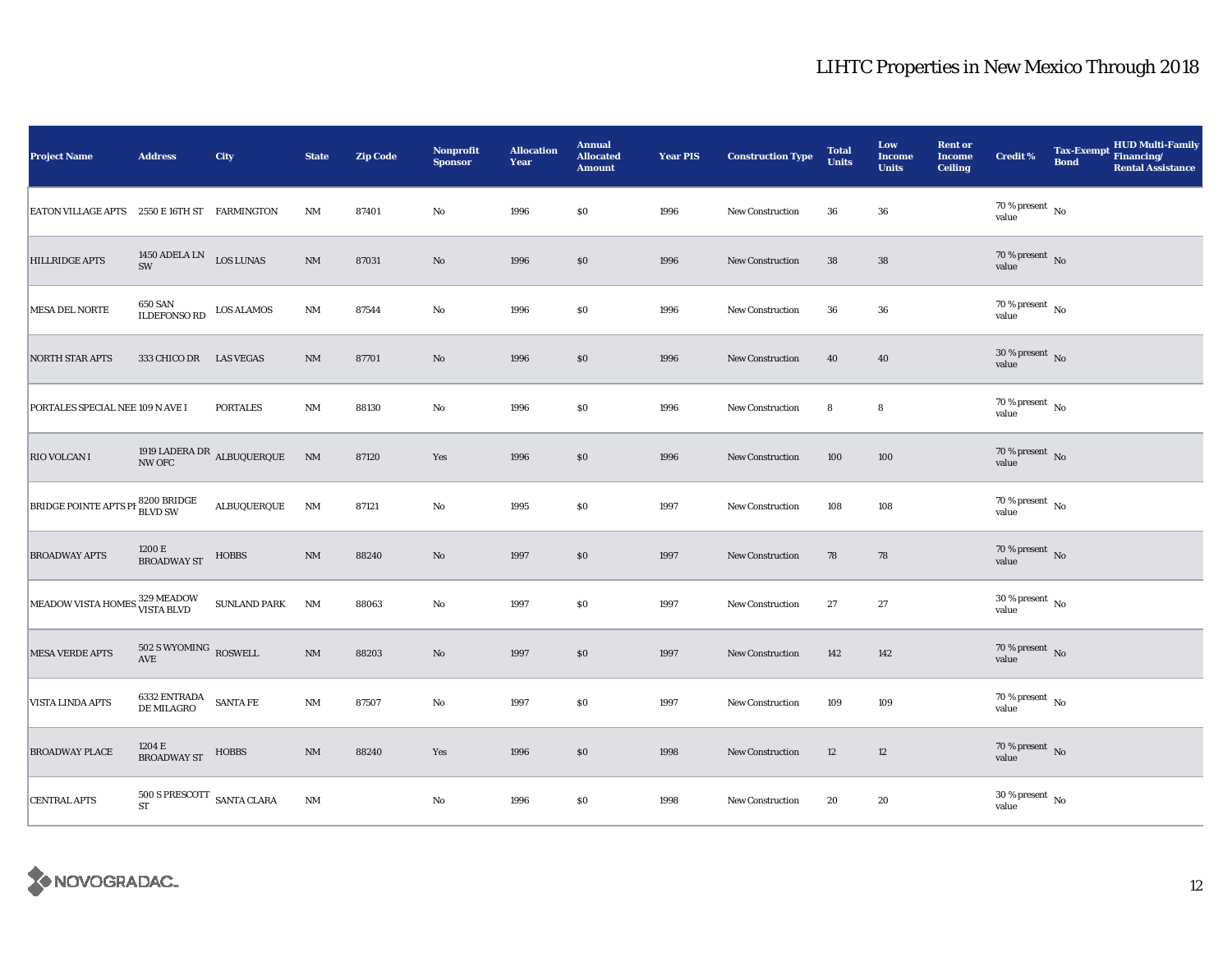| <b>Project Name</b>                                                 | <b>Address</b>                     | City                            | <b>State</b>           | <b>Zip Code</b> | Nonprofit<br><b>Sponsor</b> | <b>Allocation</b><br>Year | <b>Annual</b><br><b>Allocated</b><br><b>Amount</b> | <b>Year PIS</b> | <b>Construction Type</b>  | <b>Total</b><br><b>Units</b> | Low<br><b>Income</b><br><b>Units</b> | <b>Rent or</b><br><b>Income</b><br><b>Ceiling</b> | <b>Credit %</b>                      | <b>Tax-Exempt</b><br><b>Bond</b> | HUD Multi-Family<br>Financing/<br><b>Rental Assistance</b> |
|---------------------------------------------------------------------|------------------------------------|---------------------------------|------------------------|-----------------|-----------------------------|---------------------------|----------------------------------------------------|-----------------|---------------------------|------------------------------|--------------------------------------|---------------------------------------------------|--------------------------------------|----------------------------------|------------------------------------------------------------|
| <b>LA LUZ APTS</b>                                                  | 2325 CERRILLOS $\,$ SANTA FE<br>RD |                                 | NM                     | 87505           | Yes                         | 1997                      | \$0                                                | 1998            | New Construction          | 24                           | 24                                   |                                                   | $70$ % present $$\rm{No}$$ value     |                                  |                                                            |
| <b>LAS BRISAS</b>                                                   | DR SE                              | 1201 SAN PEDRO $\,$ ALBUQUERQUE | <b>NM</b>              | 87108           | No                          | 1996                      | \$0                                                | 1998            | Acquisition and Rehab 120 |                              | 118                                  |                                                   | $30\,\%$ present $\,$ Yes value      |                                  |                                                            |
| <b>MESA GRANDE</b>                                                  | 4601 FORREST<br>DR                 | CARLSBAD                        | $\rm{NM}$              | 88220           | $\rm No$                    | 1996                      | \$0                                                | 1998            | <b>New Construction</b>   | 72                           | 72                                   |                                                   | $70$ % present $$\rm{No}$$ value     |                                  |                                                            |
| PASEO DEL SOL (SANTA 4551 PASEO DEL SANTA FE                        |                                    |                                 | $\mathbf{N}\mathbf{M}$ | 87507           | Yes                         | 1996                      | \$0                                                | 1998            | <b>New Construction</b>   | 80                           | 80                                   |                                                   | $70$ % present $\,$ No value         |                                  |                                                            |
| <b>RIO VOLCAN II</b>                                                | $\ensuremath{\text{NW}}$           | 1919 LADERA DR ALBUQUERQUE      | N <sub>M</sub>         | 87120           | $\rm No$                    | 1996                      | \$0                                                | 1998            | <b>New Construction</b>   | 124                          | 124                                  |                                                   | $30\,\%$ present $\,$ Yes value      |                                  |                                                            |
| <b>SUNRISE HOMES</b>                                                | 1515 E<br>SCHARBAUER HOBBS<br>ST   |                                 | <b>NM</b>              | 88240           | No                          | 1996                      | \$0                                                | 1998            | New Construction          | 32                           | 32                                   |                                                   | $70$ % present $\,$ No $\,$<br>value |                                  |                                                            |
| BUENA VISTA ACTIVE AI MEADOWLARK RIO RANCHO                         | 1355<br>LN SE                      |                                 | NM                     | 87124           | $\rm No$                    | 1997                      | \$0                                                | 1999            | <b>New Construction</b>   | 258                          | 193                                  |                                                   | $30\,\%$ present $\,$ Yes value      |                                  |                                                            |
| DESERT WILLOW APTS JEFFERSON ST ALBUQUERQUE                         | 8901<br>$_{\rm NE}$                |                                 | NM                     | 87113           | No                          | 1998                      | \$0                                                | 1999            | New Construction          | 224                          | 223                                  |                                                   | $30\,\%$ present $\,$ Yes value      |                                  |                                                            |
| FRANKLIN VISTA APTS I'705 CURRY CT ANTHONY                          |                                    |                                 | $\rm{NM}$              | 88021           | $\rm No$                    | 1998                      | $\$0$                                              | 1999            | <b>New Construction</b>   | 21                           | 21                                   |                                                   | $30\,\%$ present $\,$ No value       |                                  |                                                            |
| LA TIERRA APT HOMES $^{107 \, \rm JACK \, LITILE}_{\rm DR}$ RUIDOSO |                                    |                                 | $\rm{NM}$              | 88345           | Yes                         | 1997                      | \$0                                                | 1999            | <b>New Construction</b>   | 60                           | 60                                   |                                                   | $70$ % present $$\rm{No}$$ value     |                                  |                                                            |
| LIFESYLE APTS PHASE I 4920 UNION                                    |                                    | ALBUQUERQUE                     | N <sub>M</sub>         | 87107           | No                          | 1997                      | \$0                                                | 1999            | <b>New Construction</b>   | 100                          | 100                                  |                                                   | $70\,\%$ present $\;$ No value       |                                  |                                                            |
| MEADOW VISTA APTS II 327 MEADOW                                     |                                    | <b>SUNLAND PARK</b>             | NM                     | 88063           | No                          | 1998                      | \$0                                                | 1999            | <b>New Construction</b>   | 16                           | 16                                   |                                                   | $30\,\%$ present $\,$ No value       |                                  |                                                            |
| <b>MESA VILLAGE</b>                                                 | 1750 E ELM ST FARMINGTON           |                                 | NM                     | 87401           | Yes                         | 1997                      | \$0                                                | 1999            | <b>New Construction</b>   | 60                           | 60                                   |                                                   | $70$ % present $_{\rm{No}}$          |                                  |                                                            |

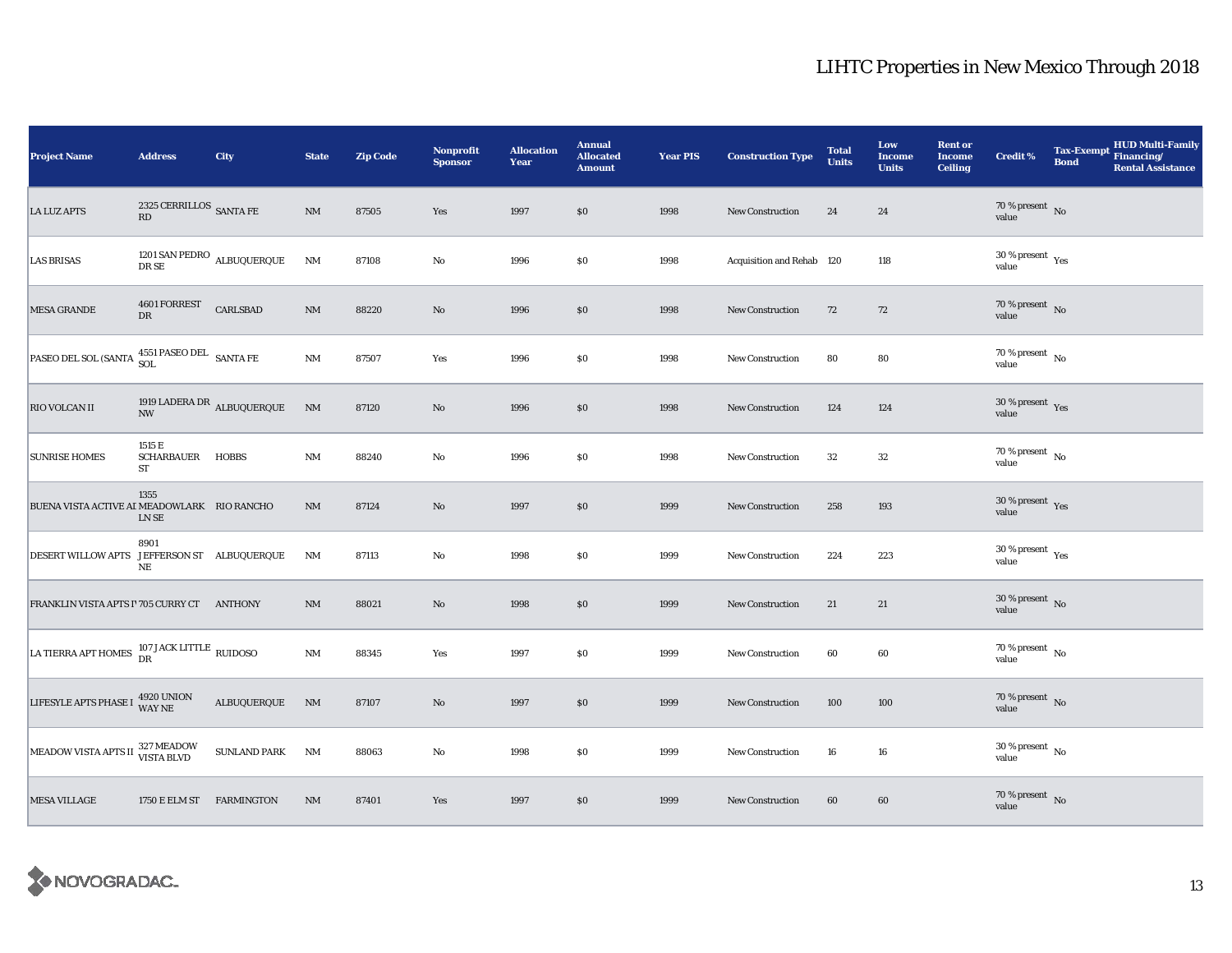| <b>Project Name</b>                                  | <b>Address</b>                           | City                                          | <b>State</b>           | <b>Zip Code</b> | Nonprofit<br><b>Sponsor</b> | <b>Allocation</b><br>Year | <b>Annual</b><br><b>Allocated</b><br><b>Amount</b> | <b>Year PIS</b> | <b>Construction Type</b>  | <b>Total</b><br><b>Units</b> | Low<br><b>Income</b><br><b>Units</b> | <b>Rent or</b><br><b>Income</b><br><b>Ceiling</b> | <b>Credit %</b>                             | <b>Tax-Exempt</b><br><b>Bond</b> | HUD Multi-Family<br>Financing/<br><b>Rental Assistance</b> |
|------------------------------------------------------|------------------------------------------|-----------------------------------------------|------------------------|-----------------|-----------------------------|---------------------------|----------------------------------------------------|-----------------|---------------------------|------------------------------|--------------------------------------|---------------------------------------------------|---------------------------------------------|----------------------------------|------------------------------------------------------------|
| <b>POLK AVENUE APTS</b>                              | 214 W POLK AVE LOVINGTON                 |                                               | $\rm{NM}$              | 88260           | No                          | 1998                      | $\$0$                                              | 1999            | Acquisition and Rehab 52  |                              | 51                                   |                                                   | $30\,\%$ present $\,$ No $\,$<br>value      |                                  |                                                            |
| TIERRA MONTOSA APTS $^{750}_{\rm \,RD}$ GUSDORF      |                                          | <b>TAOS</b>                                   | $\mathbf{N}\mathbf{M}$ | 87571           | Yes                         | 1997                      | \$0                                                | 1999            | New Construction          | 44                           | 44                                   |                                                   | $70$ % present $\,$ No value                |                                  |                                                            |
| VILLA HERMOSA APTS AMERICARE CT ALBUQUERQUE          | 2600<br><b>NW</b>                        |                                               | <b>NM</b>              | 87120           | $\rm No$                    | 1997                      | \$0                                                | 1999            | <b>New Construction</b>   | 288                          | 288                                  |                                                   | $30\,\%$ present $\,$ Yes value             |                                  |                                                            |
| <b>CABALLO PEAK APTS</b>                             | 3301 CANYON<br>RD                        | <b>LOS ALAMOS</b>                             | $\rm{NM}$              | 87544           | $\rm No$                    | 1998                      | \$0                                                | 2000            | <b>New Construction</b>   | 40                           | 40                                   |                                                   | $70\,\%$ present $\;$ No value              |                                  |                                                            |
| <b>CLIFFSIDE APTS II</b>                             | 621 DANI DR                              | <b>GALLUP</b>                                 | <b>NM</b>              | 87301           | No                          | 1999                      | \$0                                                | 2000            | <b>New Construction</b>   | 30                           | 30                                   |                                                   | $30$ % present $\,$ No value                |                                  |                                                            |
| DEER HOLLOW SENIOR $^{701\,N\,BERGIN}_{\quad \  LN}$ |                                          | <b>BLOOMFIELD</b>                             | NM                     | 87413           | Yes                         | 1999                      | \$0                                                | 2000            | <b>New Construction</b>   | 20                           | 20                                   |                                                   | $30\,\%$ present $\,$ No value              |                                  |                                                            |
| <b>LAS LOMAS APTS</b>                                | 600 SANTA<br>CRUZ RD                     | <b>ESPANOLA</b>                               | NM                     | 87532           | No                          | 1998                      | $\$0$                                              | 2000            | <b>New Construction</b>   | 100                          | 100                                  |                                                   | $70$ % present $$\rm{No}$$ value            |                                  |                                                            |
| MONTANA SENIOR VILL 370 MONTANA                      |                                          | <b>LAS CRUCES</b>                             | $\rm{NM}$              | 88005           | Yes                         | 1998                      | $\$0$                                              | 2000            | Acquisition and Rehab 49  |                              | 48                                   |                                                   | 70 % present $\bar{N}$ o<br>value           |                                  |                                                            |
| MOUNTAIN VIEW I                                      |                                          | $2323\,{\rm KATHRYN}\quad$ ALBUQUERQUE AVE SE | <b>NM</b>              | 87106           | $\rm No$                    | 1998                      | \$0                                                | 2000            | Acquisition and Rehab 316 |                              | 284                                  |                                                   | <b>Both 30%</b><br>and 70%<br>present value | Yes                              |                                                            |
| $SD-Y2K$                                             | 128 TURQUOISE $K\bar{E}WA$<br>${\rm DR}$ |                                               | $\mathbf{N}\mathbf{M}$ | 87052           | $\rm No$                    | 1999                      | $\$0$                                              | 2000            | <b>New Construction</b>   | 20                           | 20                                   |                                                   | $70$ % present $\,$ No value                |                                  |                                                            |
| <b>SILVER CLIFFS APTS</b>                            | 1414 LITTLE<br><b>WALNUT RD</b>          | <b>SILVER CITY</b>                            | <b>NM</b>              | 88061           | No                          | 1998                      | \$0                                                | 2000            | <b>New Construction</b>   | 80                           | 80                                   |                                                   | $70\,\%$ present $\,$ No value              |                                  |                                                            |
| BLUFFS AT TIERRA CON 6600 JAGUAR                     |                                          | SANTA FE                                      | $\mathbf{NM}$          | 87507           | $\rm No$                    | 1997                      | $\$0$                                              | 2000            | <b>New Construction</b>   | 160                          | 159                                  |                                                   | $30\,\%$ present $\,$ Yes value             |                                  |                                                            |
| TUSCANY AT ST FRANCIS 2218 MIGUEL                    |                                          | <b>SANTA FE</b>                               | $\rm{NM}$              | 87505           | No                          | 1998                      | $\$0$                                              | 2000            | <b>New Construction</b>   | 176                          | 176                                  |                                                   | $30\,\%$ present $\,$ Yes value             |                                  |                                                            |

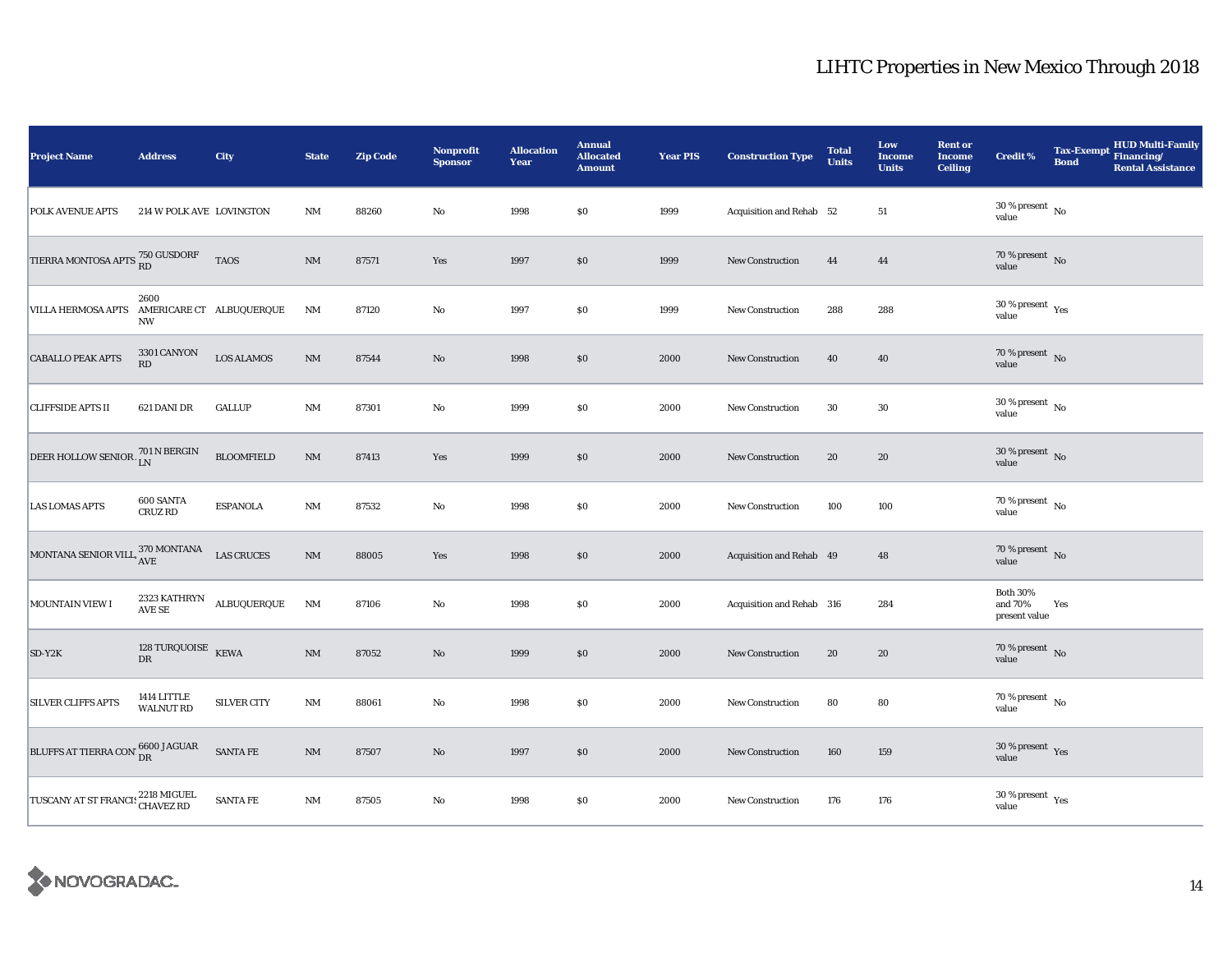| <b>Project Name</b>                                                                                                                                                                                | <b>Address</b>                                           | City                                     | <b>State</b>           | <b>Zip Code</b> | <b>Nonprofit</b><br><b>Sponsor</b> | <b>Allocation</b><br>Year | <b>Annual</b><br><b>Allocated</b><br><b>Amount</b> | <b>Year PIS</b> | <b>Construction Type</b>                  | <b>Total</b><br><b>Units</b> | Low<br><b>Income</b><br><b>Units</b> | <b>Rent or</b><br><b>Income</b><br><b>Ceiling</b> | <b>Credit %</b>                        | <b>Tax-Exempt</b><br><b>Bond</b> | HUD Multi-Family<br>Financing/<br><b>Rental Assistance</b> |
|----------------------------------------------------------------------------------------------------------------------------------------------------------------------------------------------------|----------------------------------------------------------|------------------------------------------|------------------------|-----------------|------------------------------------|---------------------------|----------------------------------------------------|-----------------|-------------------------------------------|------------------------------|--------------------------------------|---------------------------------------------------|----------------------------------------|----------------------------------|------------------------------------------------------------|
| VILLA DE GALLUP I                                                                                                                                                                                  | 325 KLAGETOH GALLUP<br>DR                                |                                          | $\rm{NM}$              | 87301           | Yes                                | 1998                      | \$0\$                                              | 2000            | <b>New Construction</b>                   | 40                           | 40                                   |                                                   | 70 % present $\hbox{~No}$<br>value     |                                  |                                                            |
| VILLA DE GALLUP II                                                                                                                                                                                 | 333 KLAGETOH GALLUP<br>DR                                |                                          | $\mathbf{N}\mathbf{M}$ | 87301           | Yes                                | 1999                      | \$0                                                | 2000            | New Construction                          | 52                           | 52                                   |                                                   | $70$ % present $\,$ No value           |                                  |                                                            |
| <b>ASPEN RIDGE APTS</b>                                                                                                                                                                            |                                                          | $820$ LOUISIANA $\;$ ALBUQUERQUE BLVD SE | <b>NM</b>              | 87108           | $\rm No$                           | 1999                      | $\$0$                                              | 2001            | New Construction                          | 96                           | 60                                   |                                                   | $70$ % present $$\rm{No}$$ value       |                                  |                                                            |
| <b>CLIFFSIDE APTS III</b>                                                                                                                                                                          | 601 DANI DR                                              | <b>GALLUP</b>                            | $\rm{NM}$              | 87301           | Yes                                | 2000                      | \$0                                                | 2001            | <b>New Construction</b>                   | 31                           | $30\,$                               |                                                   | $30\,\%$ present $\,$ No value         |                                  |                                                            |
| DESERT SUN APTS I                                                                                                                                                                                  | 1201 EIGHTH ST $$\rm{DEMING}$$<br>$\mathbf{N}\mathbf{W}$ |                                          | $\rm{NM}$              | 88030           | Yes                                | 2000                      | \$0                                                | 2001            | <b>New Construction</b>                   | 41                           | 40                                   |                                                   | $30$ % present $\,$ No value           |                                  |                                                            |
| <b>EVERGREEN APTS</b>                                                                                                                                                                              | <b>2020 CALLE</b><br>LORCA                               | <b>SANTA FE</b>                          | $\mathbf{N}\mathbf{M}$ | 87505           | $\mathbf{No}$                      | 2000                      | $\$0$                                              | 2001            | Both New Construction 70<br>and $\rm A/R$ |                              | $70\,$                               |                                                   | $30$ % present $\,$ $\rm Yes$<br>value |                                  |                                                            |
| <b>LOMA PARDA</b>                                                                                                                                                                                  | 1200 CAMINO<br>DE LA CRUZ                                | <b>TAOS</b>                              | $\mathbf{NM}$          | 87571           | $\rm No$                           | 1999                      | \$0\$                                              | 2001            | New Construction                          | 60                           | 44                                   |                                                   | $70\,\%$ present $\;$ No value         |                                  |                                                            |
| OTERO VILLAGE                                                                                                                                                                                      | 2553 FIRST ST                                            | <b>ALAMOGORDO</b>                        | <b>NM</b>              | 88310           | $\rm No$                           | 1999                      | $\$0$                                              | 2001            | <b>New Construction</b>                   | 40                           | 40                                   |                                                   | $70\,\%$ present $\,$ No value         |                                  |                                                            |
| RIO PECOS ESTATES                                                                                                                                                                                  | $1005\,\mathrm{MCCARLEY}\xspace$ SANTA ROSA LOOP         |                                          | $\rm{NM}$              | 88435           | Yes                                | 1999                      | \$0                                                | 2001            | New Construction                          | 24                           | 18                                   |                                                   | 70 % present No<br>value               |                                  |                                                            |
| <b>RIVER GLEN APTS</b>                                                                                                                                                                             | 6801 GLENRIO<br>RD NW                                    | ALBUQUERQUE                              | NM                     | 87121           | No                                 | 1999                      | \$0                                                | 2001            | New Construction                          | 96                           | 60                                   |                                                   | 70 % present $\hbox{~No}$<br>value     |                                  |                                                            |
| <b>VILLA DE SAN FELIPE</b>                                                                                                                                                                         | 701 COAL AVE<br><b>SW</b>                                | <b>ALBUQUERQUE</b>                       | NM                     | 87102           | $\rm No$                           | 1999                      | $\$0$                                              | 2001            | New Construction                          | 161                          | 65                                   |                                                   | $70\,\%$ present $\,$ No value         |                                  |                                                            |
| <b>WILDEWOOD APTS</b>                                                                                                                                                                              | 201 SHERRILL<br>${\rm LN}$                               | ROSWELL                                  | $\rm{NM}$              | 88201           | Yes                                | 2000                      | <b>SO</b>                                          | 2001            | Acquisition and Rehab 60                  |                              | 60                                   |                                                   | $30\,\%$ present $\,$ Yes value        |                                  |                                                            |
| $\begin{tabular}{ l l } \hline \texttt{BRENTWOOD GARDEN}\,\texttt{A}\, & \hspace{-0.5cm}\textbf{8302 HARPER PL}\,\texttt{ALBUQUERQUE} \hspace{-0.5cm} & \hspace{-0.5cm} \textbf{NM} \end{tabular}$ |                                                          |                                          |                        | 87109           | Yes                                | 2001                      | \$229,137                                          | 2002            | Acquisition and Rehab 122                 |                              | 122                                  |                                                   | $30\,\%$ present $\,$ Yes value        |                                  |                                                            |

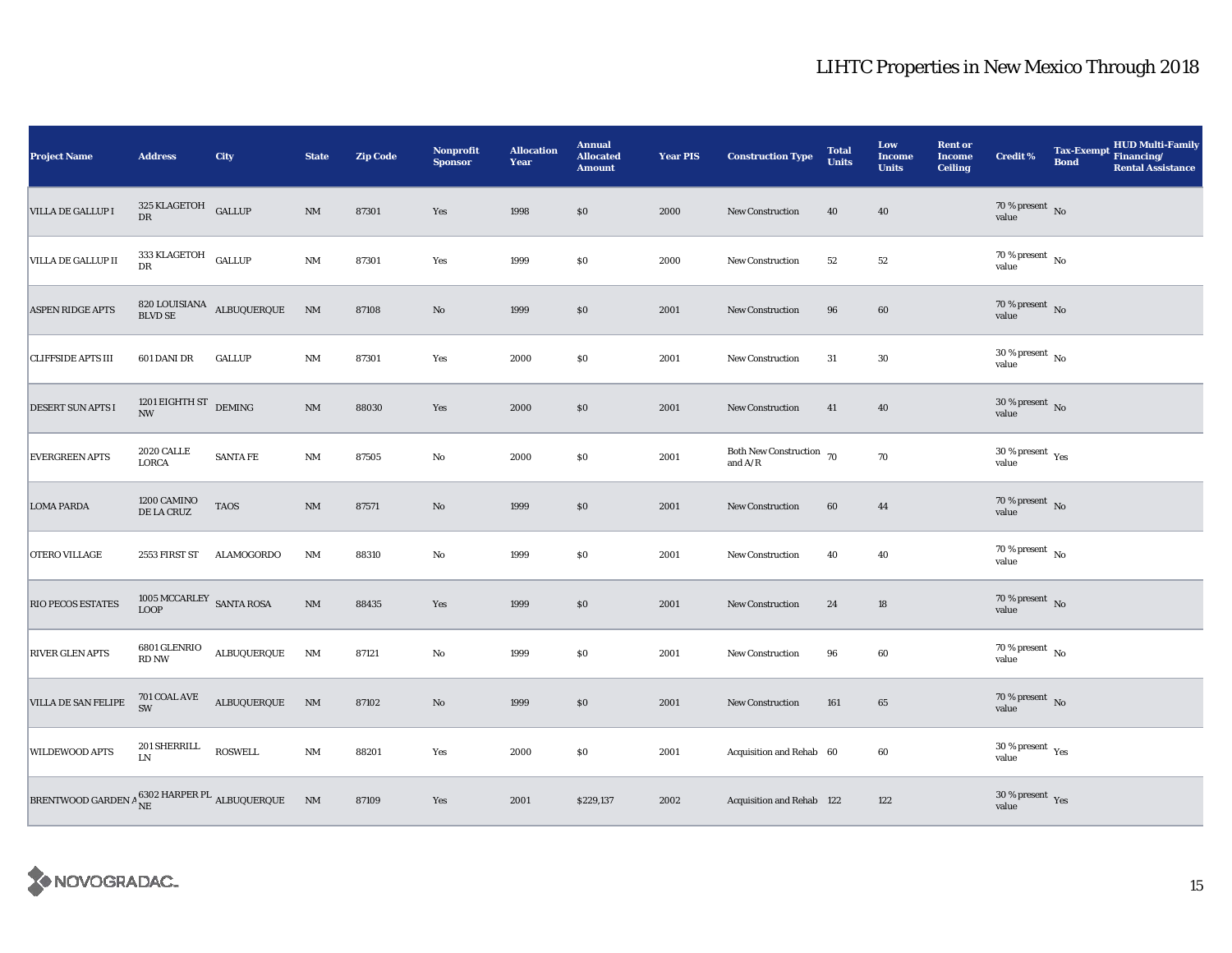| <b>Project Name</b>                                                                                                                                                    | <b>Address</b>                                 | City              | <b>State</b>           | <b>Zip Code</b> | Nonprofit<br><b>Sponsor</b> | <b>Allocation</b><br>Year | <b>Annual</b><br><b>Allocated</b><br><b>Amount</b> | <b>Year PIS</b> | <b>Construction Type</b> | <b>Total</b><br><b>Units</b> | Low<br><b>Income</b><br><b>Units</b> | <b>Rent or</b><br><b>Income</b><br><b>Ceiling</b> | <b>Credit %</b>                        | <b>Tax-Exempt</b><br><b>Bond</b> | HUD Multi-Family<br>Financing/<br><b>Rental Assistance</b> |
|------------------------------------------------------------------------------------------------------------------------------------------------------------------------|------------------------------------------------|-------------------|------------------------|-----------------|-----------------------------|---------------------------|----------------------------------------------------|-----------------|--------------------------|------------------------------|--------------------------------------|---------------------------------------------------|----------------------------------------|----------------------------------|------------------------------------------------------------|
| FRANKLIN VISTA APTS V 505 CURRY CT                                                                                                                                     |                                                | <b>ANTHONY</b>    | NM                     | 88021           | Yes                         | 2001                      | $\$0$                                              | 2002            | New Construction         | 29                           | $\bf 28$                             |                                                   | 70 % present $\hbox{~No}$<br>value     |                                  |                                                            |
| <b>LADERA COURTS</b>                                                                                                                                                   | 319 DIPAOLO<br>HILL DR                         | RUIDOSO DOWNS NM  |                        | 88346           | Yes                         | 2000                      | \$0                                                | 2002            | <b>New Construction</b>  | 60                           | $45\,$                               |                                                   | $70$ % present $\,$ No value           |                                  |                                                            |
| MAIN STREET TOWNHO! 3205 N MAIN ST CLOVIS                                                                                                                              |                                                |                   | $\rm{NM}$              | 88101           | $\rm No$                    | 2001                      | $\$0$                                              | 2002            | <b>New Construction</b>  | 25                           | 25                                   |                                                   | $70\,\%$ present $\,$ No $\,$<br>value |                                  |                                                            |
| MESQUITE VILLAGE (TE 412 S AVE F                                                                                                                                       |                                                | <b>TEXICO</b>     | NM                     | 88135           | $\rm No$                    | 2001                      | \$0                                                | 2002            | <b>New Construction</b>  | 20                           | 20                                   |                                                   | $70$ % present $$\rm{No}$$ value       |                                  |                                                            |
| MONTANA MEADOWS AI 201 MONTANA                                                                                                                                         |                                                | <b>LAS CRUCES</b> | $\mathbf{N}\mathbf{M}$ | 88005           | Yes                         | 2001                      | $\$0$                                              | 2002            | Acquisition and Rehab 81 |                              | 80                                   |                                                   | $30\,\%$ present $\,$ Yes value        |                                  |                                                            |
| $\begin{array}{lll} \textbf{VALENCIA \;COURT \; APTS} & \begin{array}{l} 200 \; \textbf{VALENCIA} \\ \textbf{DR \; SE} \end{array} & \textbf{ALBUQUERQUE} \end{array}$ |                                                |                   | $\mathbf{N}\mathbf{M}$ | 87108           | No                          | 2000                      | \$0                                                | 2002            | <b>New Construction</b>  | 188                          | 188                                  |                                                   | $30\,\%$ present $\,$ Yes value        |                                  |                                                            |
| VENTANA DE VIDA PHAS 1500 PACHECO SANTA FE                                                                                                                             |                                                |                   | $\rm{NM}$              | 87505           | $\rm\thinspace No$          | 2001                      | $\$0$                                              | 2002            | <b>New Construction</b>  | 60                           | 60                                   |                                                   | $70$ % present $$\rm{No}$$ value       |                                  |                                                            |
| VENTANA DE VIDA SENI 1500 PACHECO SANTA FE                                                                                                                             |                                                |                   | $\rm{NM}$              | 87505           | $\rm No$                    | 2000                      | \$0                                                | 2002            | <b>New Construction</b>  | 60                           | 59                                   |                                                   | $70\,\%$ present $\,$ No value         |                                  |                                                            |
| <b>VILLA LAS VEGAS</b>                                                                                                                                                 | $200\, \mbox{MOUNTAIN}\quad$ LAS VEGAS VIEW DR |                   | $\rm{NM}$              | 87701           | Yes                         | 2000                      | \$0                                                | 2002            | New Construction         | 60                           | 60                                   |                                                   | $70$ % present $$\rm{No}$$ value       |                                  |                                                            |
| WHITE SANDS VILLAGE 13 POJOAQUE                                                                                                                                        |                                                | SANTA FE          | NM                     | 87506           | Yes                         | 2000                      | \$0\$                                              | 2002            | <b>New Construction</b>  | 30                           | 30                                   |                                                   | $70\,\%$ present $\,$ No value         |                                  |                                                            |
| <b>APPLE RIDGE APTS</b>                                                                                                                                                | 1600 CLIFFSIDE $$\tt FARMINGTON$$<br>DR        |                   | $\rm{NM}$              | 87401           | Yes                         | 2002                      | \$205,484                                          | 2002            | Acquisition and Rehab 80 |                              | 80                                   |                                                   | $30\,\%$ present $\,$ Yes value        |                                  |                                                            |
| COUNTRY CLUB APTS - $S_{RD}^{1002 \text{ AIRPORT}}$                                                                                                                    |                                                | <b>SANTA FE</b>   | $\rm{NM}$              | 87507           | $\rm No$                    | 2002                      | \$0                                                | 2003            | Acquisition and Rehab 62 |                              | 62                                   |                                                   | $30$ % present $\,$ $\rm Yes$<br>value |                                  |                                                            |
| <b>EL PASEO APTS</b>                                                                                                                                                   | $301$ EL PUEBLO $_{\rm{LOS}}$ RANCHOS<br>RD NW |                   | $\rm{NM}$              | 87114           | $\rm No$                    | 2002                      | \$331,364                                          | 2003            | <b>New Construction</b>  | 166                          | 166                                  |                                                   | $30\,\%$ present $\,$ Yes value        |                                  |                                                            |

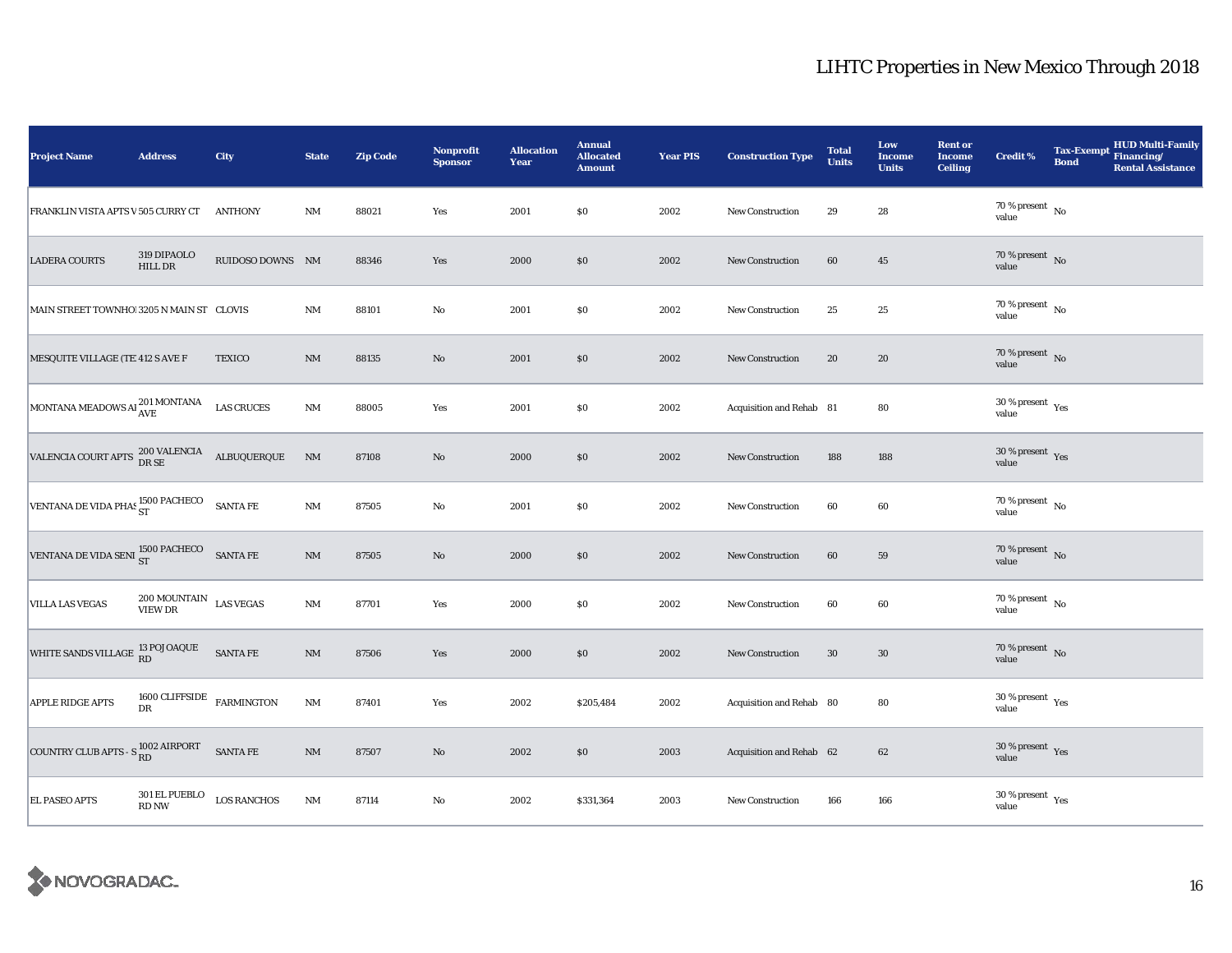| <b>Project Name</b>                                                   | <b>Address</b>                                   | City                   | <b>State</b> | <b>Zip Code</b> | Nonprofit<br><b>Sponsor</b> | <b>Allocation</b><br>Year | <b>Annual</b><br><b>Allocated</b><br><b>Amount</b> | <b>Year PIS</b> | <b>Construction Type</b>              | <b>Total</b><br><b>Units</b> | Low<br><b>Income</b><br><b>Units</b> | <b>Rent or</b><br><b>Income</b><br><b>Ceiling</b> | <b>Credit %</b>                             | <b>Tax-Exempt</b><br><b>Bond</b> | HUD Multi-Family<br>Financing/<br><b>Rental Assistance</b> |
|-----------------------------------------------------------------------|--------------------------------------------------|------------------------|--------------|-----------------|-----------------------------|---------------------------|----------------------------------------------------|-----------------|---------------------------------------|------------------------------|--------------------------------------|---------------------------------------------------|---------------------------------------------|----------------------------------|------------------------------------------------------------|
| <b>MANZANO MESA APTS</b>                                              | 700 EUBANK<br>BLVD SE                            | ALBUQUERQUE            | NM           | 87123           | $\rm No$                    | 2001                      | \$0\$                                              | 2003            | <b>New Construction</b>               | 224                          | 224                                  |                                                   | $30$ % present $\,$ $\rm Yes$<br>value      |                                  |                                                            |
| <b>MARIPOSA VILLAGE</b>                                               | 901 S TENNYSON $_{\rm DEMING}$<br>DR             |                        | $\rm{NM}$    | 88030           | Yes                         | 2002                      | $\$0$                                              | 2003            | <b>New Construction</b>               | 60                           | 45                                   |                                                   | 70 % present $\,$ No $\,$<br>value          |                                  |                                                            |
| MIRA VISTA VILLAS                                                     | $2141$ N SOLANO $$\sf LAS$ CRUCES DR             |                        | $\rm{NM}$    | 88001           | $\rm No$                    | 2001                      | \$0                                                | 2003            | <b>New Construction</b>               | 76                           | 60                                   |                                                   | $70$ % present $\,$ No value                |                                  |                                                            |
| MONTANA SENIOR VILL 355 MONTANA                                       |                                                  | <b>LAS CRUCES</b>      | $\rm{NM}$    | 88005           | $\rm No$                    | 2001                      | $\$0$                                              | 2003            | New Construction                      | 84                           | 60                                   |                                                   | $70$ % present $\,$ No $\,$<br>value        |                                  |                                                            |
| <b>SANDPIPER APTS</b>                                                 | 4401<br>MONTGOMERY ALBUQUERQUE<br><b>BLVD NE</b> |                        | NM           | 87109           | $\rm No$                    | 2002                      | \$50,937                                           | 2003            | Acquisition and Rehab 239             |                              | 235                                  |                                                   | $30\,\%$ present $\,$ Yes value             |                                  |                                                            |
| <b>SEDONA VILLAGE</b>                                                 | 1500 ECHOLS<br>AVE                               | <b>CLOVIS</b>          | NM           | 88101           | Yes                         | 2002                      | $\$0$                                              | 2003            | Acquisition and Rehab 50              |                              | 50                                   |                                                   | <b>Both 30%</b><br>and 70%<br>present value | No                               |                                                            |
| <b>VENTANA COVE</b>                                                   | <b>450 LOS</b><br>CERRITOS DR<br><b>NW</b>       | <b>LOS LUNAS</b>       | NM           | 87031           | $\rm No$                    | 2003                      | \$384,231                                          | 2003            | New Construction                      | 72                           | 60                                   | 60% AMGI                                          | $70$ % present $\,$ No value                |                                  |                                                            |
| <b>VILLA MENTMORE</b>                                                 | 3420 SANOSTEE $\,$ GALLUP<br>DR                  |                        | NM           | 87301           | $\rm No$                    | 2001                      | $\$0$                                              | 2003            | <b>New Construction</b>               | 52                           | 52                                   |                                                   | $70$ % present $\,$ No $\,$<br>value        |                                  |                                                            |
| WALNUT STREET COUR1110 WALNUT ST CLAYTON                              |                                                  |                        | NM           | 88415           | Yes                         | 2000                      | $\$0$                                              | 2003            | Both New Construction 25<br>and $A/R$ |                              | $25\,$                               |                                                   | <b>Both 30%</b><br>and 70%<br>present value | No                               |                                                            |
| <b>AZTEC VILLAGE</b>                                                  | 4321<br><b>BLVD NE</b>                           | MONTGOMERY ALBUQUERQUE | NM           | 87109           | $_{\rm No}$                 | 2003                      | \$432,596                                          | 2004            | Acquisition and Rehab 228             |                              | 228                                  |                                                   | $30\,\%$ present $\,$ $\rm Yes$<br>value    |                                  |                                                            |
| CASA BONITA APTS (ALB $^{4540\mathrm{B}}_{\rm BLVD\, NE}$ ALBUQUERQUE |                                                  |                        | NM           | 87109           | $\rm No$                    | 2004                      | $\$0$                                              | 2004            | Acquisition and Rehab 140             |                              | 140                                  |                                                   | 30 % present<br>value                       |                                  |                                                            |
| <b>DEMING MANOR</b>                                                   | 1000 S ZINC ST DEMING                            |                        | $\rm{NM}$    | 88030           | $\rm No$                    | 2003                      | \$43,820                                           | 2004            | Acquisition and Rehab 52              |                              | 51                                   | 60% AMGI                                          | $30\,\%$ present $\,$ Yes value             |                                  |                                                            |
| <b>DESERT SUN APTS II</b>                                             | 1101 EIGHTH ST DEMING<br><b>NW</b>               |                        | $\rm{NM}$    | 88030           | Yes                         | 2003                      | \$0\$                                              | 2004            | New Construction                      | 56                           | 55                                   |                                                   | 30 % present<br>value                       |                                  |                                                            |

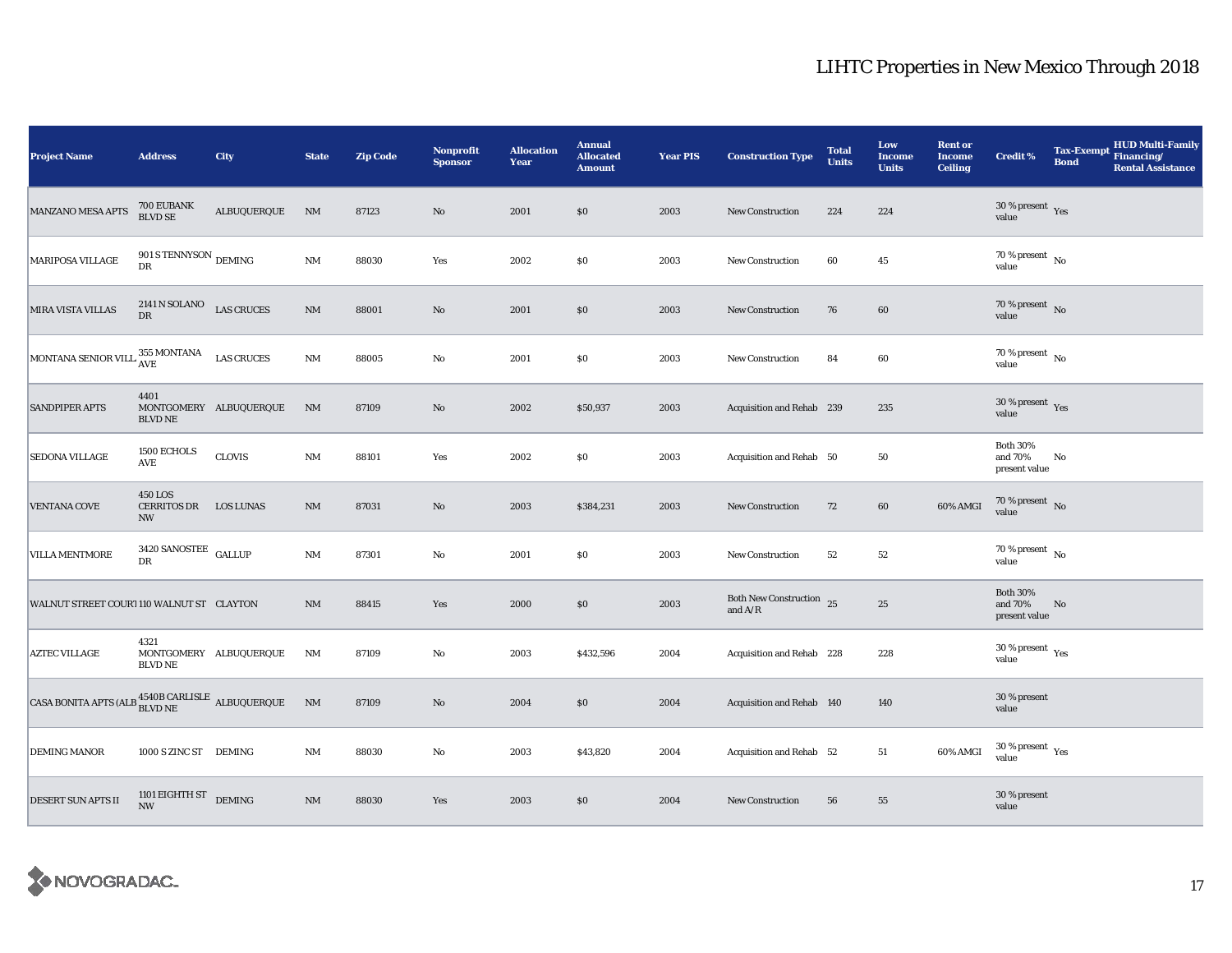| <b>Project Name</b>                                                   | <b>Address</b>                       | <b>City</b>                               | <b>State</b>           | <b>Zip Code</b> | Nonprofit<br><b>Sponsor</b> | <b>Allocation</b><br>Year | <b>Annual</b><br><b>Allocated</b><br><b>Amount</b> | <b>Year PIS</b> | <b>Construction Type</b>               | <b>Total</b><br><b>Units</b> | Low<br><b>Income</b><br><b>Units</b> | <b>Rent or</b><br><b>Income</b><br><b>Ceiling</b> | <b>Credit %</b>                             | <b>Tax-Exempt</b><br><b>Bond</b> | <b>HUD Multi-Family</b><br>Financing/<br><b>Rental Assistance</b> |
|-----------------------------------------------------------------------|--------------------------------------|-------------------------------------------|------------------------|-----------------|-----------------------------|---------------------------|----------------------------------------------------|-----------------|----------------------------------------|------------------------------|--------------------------------------|---------------------------------------------------|---------------------------------------------|----------------------------------|-------------------------------------------------------------------|
| PASEO DEL SOL (LOS<br>RANCHOS)                                        | 291 EL PUEBLO<br><b>RD NW</b>        | <b>LOS RANCHOS</b>                        | NM                     | 87114           | $\rm No$                    | 2003                      | $\$0$                                              | 2004            | New Construction                       | 124                          | 124                                  |                                                   | $30$ % present $\,$ $\rm Yes$<br>value      |                                  |                                                                   |
| KING ARTHUR'S COURT 428 GALE ST                                       |                                      | LORDSBURG                                 | NM                     | 88045           | $\rm No$                    | 2003                      | \$27,952                                           | 2004            | Acquisition and Rehab 28               |                              | 28                                   | 60% AMGI                                          | $30\,\%$ present $\,$ $\rm Yes$<br>value    |                                  |                                                                   |
| <b>LADERA VILLAGE</b>                                                 | 3500 N BUTLER<br><b>AVE</b>          | <b>FARMINGTON</b>                         | $\rm{NM}$              | 87401           | Yes                         | 2002                      | \$0\$                                              | 2004            | <b>New Construction</b>                | 60                           | 45                                   |                                                   | 70 % present<br>value                       |                                  |                                                                   |
| <b>SANDIA VISTA APTS</b>                                              | 901 TRAMWAY<br>BLVD NE               | ALBUQUERQUE                               | $\rm{NM}$              | 87123           | $\mathbf{No}$               | 2003                      | \$172,583                                          | 2004            | Acquisition and Rehab 138              |                              | 138                                  | 60% AMGI                                          | $30\,\%$ present $\,$ Yes value             |                                  |                                                                   |
| SANTA TERESA FAMILY   COMERCIANTES SANTA TERESA                       | 100<br><b>BLVD</b>                   |                                           | NM                     |                 | No                          | 2002                      | $\$0$                                              | 2004            | <b>New Construction</b>                | 74                           | 60                                   |                                                   | 70 % present<br>value                       |                                  |                                                                   |
| <b>SUNNY ACRES</b>                                                    |                                      | 2821 MOUNTAIN $\,$ ALBUQUERQUE $\,$ RD NW | $\mathbf{N}\mathbf{M}$ | 87104           | No                          | 2003                      | \$118,062                                          | 2004            | <b>Acquisition and Rehab 75</b>        |                              | 75                                   | 60% AMGI                                          | $30\,\%$ present $\,$ Yes value             |                                  |                                                                   |
| TRADEWINDS CARRIAGI <sup>1301 N</sup><br>PERSHING ST                  |                                      | TRUTH OR<br>CONSEQUENCES                  | $\mathbf{N}\mathbf{M}$ | 87901           | $\rm No$                    | 2003                      | \$34,422                                           | 2004            | Acquisition and Rehab 32               |                              | $32\,$                               | 60% AMGI                                          | $30\,\%$ present $\,$ Yes value             |                                  |                                                                   |
| <b>VISTA GRANDE APTS</b>                                              | 12801 COPPER<br>AVE NE               | ALBUQUERQUE                               | NM                     | 87123           | $\mathbf{No}$               | 2003                      | \$0                                                | 2004            | Acquisition and Rehab 96               |                              | 95                                   |                                                   | 30 % present $Yes$<br>value                 |                                  |                                                                   |
| ALTA VISTA APTS                                                       | 4200 SPANISH<br><b>BIT NE</b>        | ALBUQUERQUE                               | NM                     | 87111           |                             | Insufficient<br>Data      | \$554,224                                          | 2004            | Acquisition and Rehab 270              |                              | 268                                  |                                                   | $30$ % present $\,$ $\rm Yes$<br>value      |                                  |                                                                   |
| AZOTEA SENIOR APT HO 2400 FIRST ST ALAMOGORDO                         |                                      |                                           | NM                     | 88310           | Yes                         | 2004                      | \$0\$                                              | 2005            | <b>New Construction</b>                | 60                           | 60                                   |                                                   | 70 % present $\overline{N_0}$<br>value      |                                  |                                                                   |
| CASA RUFINA PHASE I                                                   | <b>2310 CASA</b><br><b>RUFINA RD</b> | <b>SANTA FE</b>                           | $\rm{NM}$              | 87507           | No                          | 2003                      | \$0                                                | 2005            | New Construction                       | 100                          | 98                                   |                                                   | 70 % present $\hbox{~No}$<br>value          |                                  |                                                                   |
| <b>DESERT PALMS</b>                                                   | 2405W<br>PICACHO AVE                 | <b>LAS CRUCES</b>                         | NM                     | 88007           | Yes                         | 2003                      | \$0\$                                              | 2005            | Both New Construction 100<br>and $A/R$ |                              | 100                                  |                                                   | <b>Both 30%</b><br>and 70%<br>present value | $\mathbf{N}\mathbf{o}$           |                                                                   |
| EL PUEBLO/MADEIRA A<br>l $^{1015}_{\text{DR} \text{ SE}}$ ALBUQUERQUE |                                      |                                           | NM                     | 87108           | No                          | 2004                      | $\$0$                                              | 2005            | Acquisition and Rehab 107              |                              | 107                                  |                                                   | $30\,\%$ present $\,$ $\rm Yes$<br>value    |                                  |                                                                   |

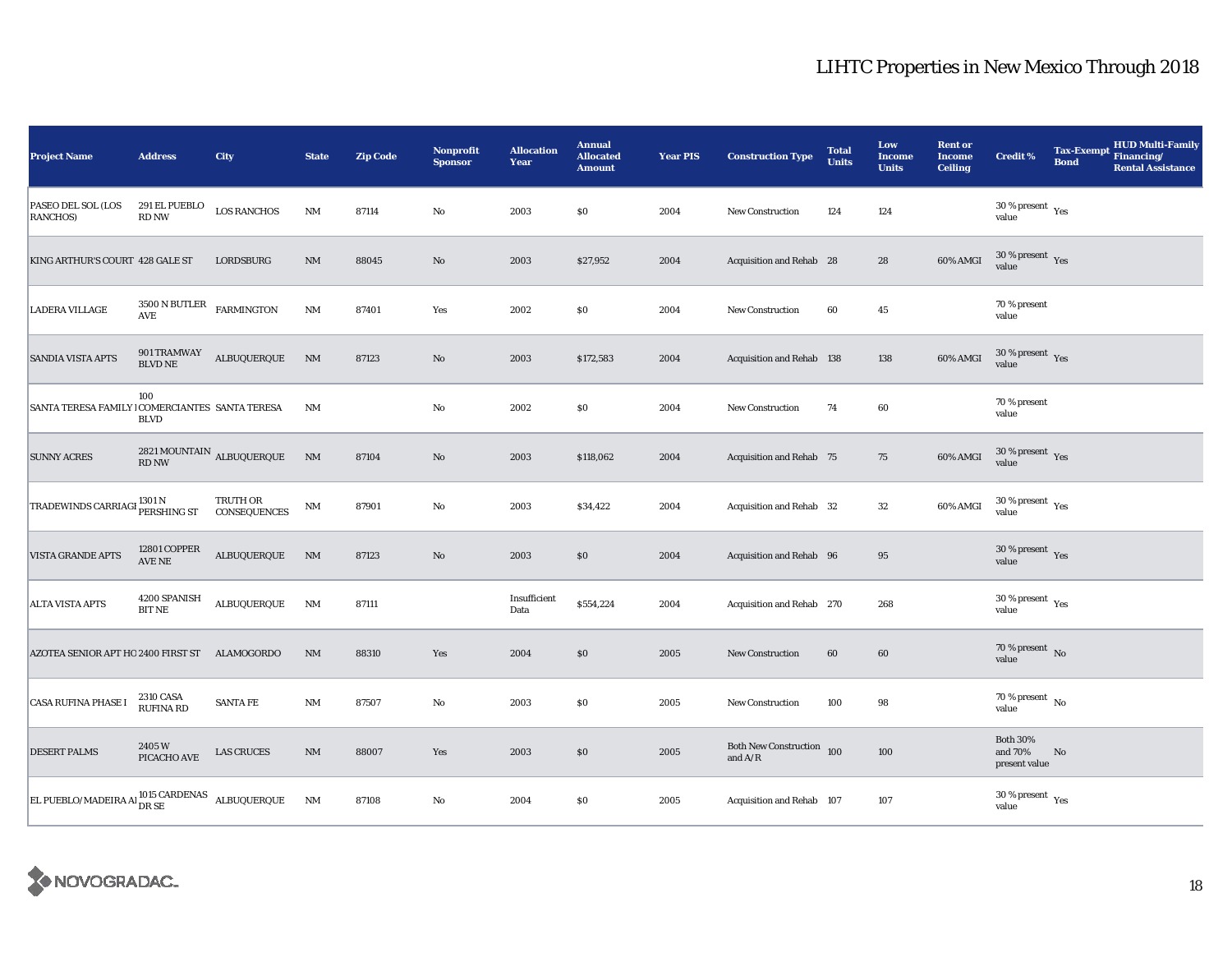| <b>Project Name</b>                                                                                     | <b>Address</b>                           | City                                   | <b>State</b>   | <b>Zip Code</b> | Nonprofit<br><b>Sponsor</b> | <b>Allocation</b><br>Year | <b>Annual</b><br><b>Allocated</b><br><b>Amount</b> | <b>Year PIS</b> | <b>Construction Type</b>  | <b>Total</b><br><b>Units</b> | Low<br><b>Income</b><br><b>Units</b> | <b>Rent or</b><br><b>Income</b><br><b>Ceiling</b> | <b>Credit %</b>                        | <b>Tax-Exempt</b><br><b>Bond</b> | HUD Multi-Family<br>Financing/<br><b>Rental Assistance</b> |
|---------------------------------------------------------------------------------------------------------|------------------------------------------|----------------------------------------|----------------|-----------------|-----------------------------|---------------------------|----------------------------------------------------|-----------------|---------------------------|------------------------------|--------------------------------------|---------------------------------------------------|----------------------------------------|----------------------------------|------------------------------------------------------------|
| ${\rm ENCHANTED\,VISTA\,APT:}\, \begin{matrix} 4501\,\text{SPRINT}\\ \text{BLVD\, NE} \end{matrix}$     |                                          | <b>RIO RANCHO</b>                      | $\rm{NM}$      | 87144           | $\rm No$                    | 2003                      | \$0                                                | 2005            | New Construction          | 174                          | 174                                  |                                                   | $30$ % present $\,$ $\rm Yes$<br>value |                                  |                                                            |
| <b>FOUR HILLS APTS</b>                                                                                  | 2595 MARS AVE LAS CRUCES                 |                                        | <b>NM</b>      | 88012           | No                          | 2003                      | \$0                                                | 2005            | New Construction          | 72                           | 60                                   |                                                   | 70 % present $\,$ No $\,$<br>value     |                                  |                                                            |
| HIDDEN VALLEY VILLAC 717 RUTH LN                                                                        |                                          | <b>BLOOMFIELD</b>                      | $\rm{NM}$      | 87413           | $\rm No$                    | 2003                      | $\$0$                                              | 2005            | <b>New Construction</b>   | 60                           | 60                                   |                                                   | $70$ % present $_{\rm{No}}$            |                                  |                                                            |
| <b>LAFAYETTE SQUARE</b>                                                                                 |                                          | 3901 LAFAYETTE $_{\mbox{ALBUQUERQUE}}$ | <b>NM</b>      | 87107           | $\rm No$                    | 2004                      | \$0                                                | 2005            | Acquisition and Rehab 187 |                              | 187                                  |                                                   | $30\,\%$ present $\,$ Yes value        |                                  |                                                            |
| MESQUITE VILLAGE (LA 1851 N<br>MESQUITE ST                                                              |                                          | <b>LAS CRUCES</b>                      | $\mathbf{NM}$  | 88001           | Yes                         | 2003                      | \$132,443                                          | 2005            | <b>New Construction</b>   | 48                           | 48                                   | 60% AMGI                                          | $30\,\%$ present $\,$ No value         |                                  |                                                            |
| <b>ARIOSO APTS</b>                                                                                      | 7303<br><b>BLVD NE</b>                   | MONTGOMERY ALBUQUERQUE                 | NM             | 87109           | No                          | 2004                      | \$473,223                                          | 2005            | Acquisition and Rehab 265 |                              | 262                                  | 60% AMGI                                          | $30\,\%$ present $\,$ Yes value        |                                  |                                                            |
| PARKSIDE VILLAGE                                                                                        | $1100$ SYCAMORE $\,$ CLOVIS<br><b>ST</b> |                                        | $\rm{NM}$      | 88101           | $\rm No$                    | 2003                      | $\$0$                                              | 2005            | <b>New Construction</b>   | 42                           | $\bf 42$                             |                                                   | $70$ % present $$\rm{No}$$ value       |                                  |                                                            |
| SPICEWOOD CANYON VI <sup>1301</sup> E ALAMEDA ROSWELL                                                   |                                          |                                        | <b>NM</b>      | 88203           | No                          | 2003                      | $\$0$                                              | 2005            | <b>New Construction</b>   | 60                           | 60                                   |                                                   | $70$ % present $\,$ No $\,$<br>value   |                                  |                                                            |
| VENTANA RANCH APTS $\begin{array}{cc} 10400 \text{ UNIVERSE} \\ \text{BLVD NW} \end{array}$ ALBUQUERQUE |                                          |                                        | N <sub>M</sub> | 87114           | $\rm No$                    | 2003                      | \$0                                                | 2005            | <b>New Construction</b>   | 288                          | 216                                  |                                                   | $70\,\%$ present $\,$ No value         |                                  |                                                            |
| <b>VISTA MONTANA</b>                                                                                    | 316 FOSTER AVE LAS CRUCES                |                                        | <b>NM</b>      |                 | No                          | 2003                      | \$0                                                | 2005            | <b>New Construction</b>   | 80                           | 79                                   |                                                   | $70$ % present $\,$ No $\,$<br>value   |                                  |                                                            |
| WILLOW BEND VILLAS                                                                                      | $1000$ N $$\rm{MARLAND}$ HOBBS           |                                        | $\rm{NM}$      | 88240           | $\mathbf{No}$               | 2004                      | \$0                                                | 2005            | New Construction          | 60                           | 60                                   |                                                   | $70\,\%$ present $\,$ No value         |                                  |                                                            |
| <b>COTTONWOOD APTS</b>                                                                                  | 3600 OLD                                 | AIRPORT RD NW ALBUQUERQUE              | NM             | 87114           |                             | Insufficient<br>Data      | \$487,615                                          | 2005            | New Construction          | 185                          | 185                                  |                                                   | $30$ % present $\,$ $\rm Yes$<br>value |                                  |                                                            |
| <b>CHATEAU APTS</b>                                                                                     | $\rm NE$                                 | 6101 OSUNA RD<br>ALBUQUERQUE           | N <sub>M</sub> | 87109           | $\rm No$                    | 2005                      | \$159,199                                          | 2005            | Acquisition and Rehab 78  |                              | 78                                   |                                                   | $30\,\%$ present $\,$ Yes value        |                                  |                                                            |

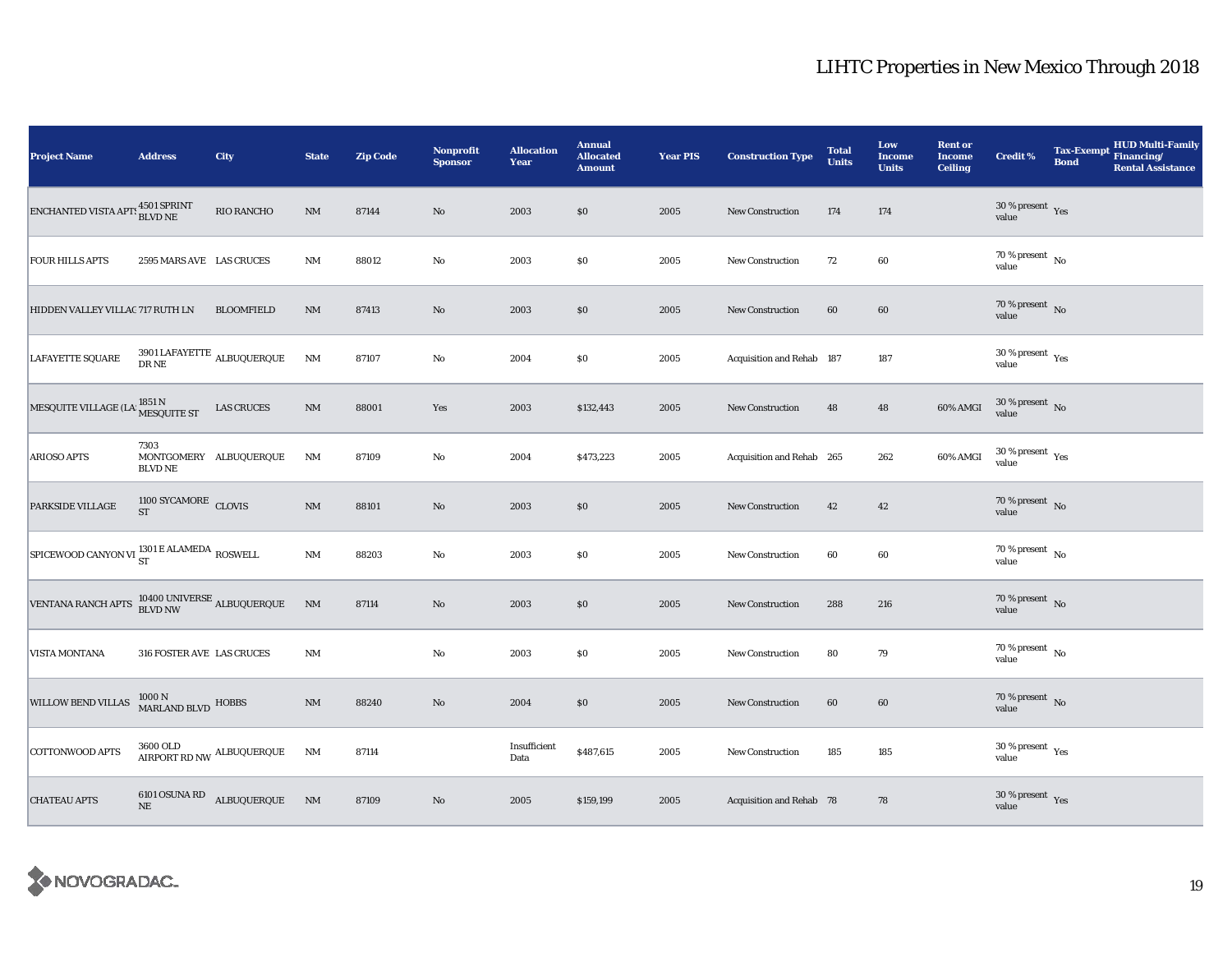| <b>Project Name</b>                                                | <b>Address</b>                                    | City                                                                                  | <b>State</b>           | <b>Zip Code</b> | Nonprofit<br><b>Sponsor</b> | <b>Allocation</b><br>Year | <b>Annual</b><br><b>Allocated</b><br><b>Amount</b> | <b>Year PIS</b> | <b>Construction Type</b>                      | <b>Total</b><br><b>Units</b> | Low<br><b>Income</b><br><b>Units</b> | <b>Rent or</b><br><b>Income</b><br><b>Ceiling</b> | <b>Credit %</b>                             | <b>Tax-Exempt</b><br><b>Bond</b> | HUD Multi-Family<br>Financing/<br><b>Rental Assistance</b> |
|--------------------------------------------------------------------|---------------------------------------------------|---------------------------------------------------------------------------------------|------------------------|-----------------|-----------------------------|---------------------------|----------------------------------------------------|-----------------|-----------------------------------------------|------------------------------|--------------------------------------|---------------------------------------------------|---------------------------------------------|----------------------------------|------------------------------------------------------------|
| <b>CIMMARON APTS I</b>                                             | 825 N FOURTH<br><b>ST</b>                         | <b>ANTHONY</b>                                                                        | <b>NM</b>              | 88021           | $\rm No$                    | 2004                      | \$534,785                                          | 2006            | <b>New Construction</b>                       | 60                           | 60                                   | 60% AMGI                                          | 70 % present $\hbox{~No}$<br>value          |                                  |                                                            |
| <b>LAS PALOMAS</b>                                                 | $2001$ HOPEWELL $\,$ SANTA FE<br>${\rm ST}$       |                                                                                       | $\mathbf{N}\mathbf{M}$ | 87505           | $\rm No$                    | 2005                      | \$681,799                                          | 2006            | Acquisition and Rehab 278                     |                              | 278                                  | 60% AMGI                                          | $30\,\%$ present $\,$ Yes value             |                                  |                                                            |
| <b>SAWMILL LOFTS</b>                                               |                                                   | 1801 BELLAMAH ALBUQUERQUE AVE NW                                                      | <b>NM</b>              | 87104           | Yes                         | 2004                      | \$598,993                                          | 2006            | <b>New Construction</b>                       | 60                           | ${\bf 59}$                           | 60% AMGI                                          | $70\,\%$ present $\,$ No value              |                                  |                                                            |
| MONTGOMERY MANOR $^{4301\, \rm{MORRIS\,ST}}_{\rm{NE}}$ ALBUQUERQUE |                                                   |                                                                                       | N <sub>M</sub>         | 87111           |                             | Insufficient<br>Data      | \$167,815                                          | 2006            | Acquisition and Rehab 80                      |                              | 80                                   |                                                   | $30\,\%$ present $\,$ Yes value             |                                  |                                                            |
| <b>LINTERO</b>                                                     | 2711 N LESLIE<br>RD                               | SILVER CITY                                                                           | NM                     | 88061           |                             | Insufficient<br>Data      | \$87,666                                           | 2006            | Acquisition and Rehab 50                      |                              | ${\bf 50}$                           |                                                   | $30\,\%$ present $\,$ Yes value             |                                  |                                                            |
| <b>AIRPORT VISTA APTS</b>                                          | 6921 AIRPORT<br>RD                                | SANTA FE                                                                              | $\mathbf{N}\mathbf{M}$ | 87507           |                             | Insufficient<br>Data      | \$425,494                                          | 2006            | New Construction                              | 116                          | 114                                  |                                                   | $30$ % present $\,$ $\rm Yes$<br>value      |                                  |                                                            |
| <b>CASA RUFINA PHASE II</b>                                        | 2323 CASA<br>RUFINA RD                            | <b>SANTA FE</b>                                                                       | <b>NM</b>              | 87507           | No                          | 2006                      | \$0                                                | 2007            | New Construction                              | 20                           | $17\,$                               | 60% AMGI                                          | $70\,\%$ present $\,$ No value              |                                  |                                                            |
| COTTONWOOD COMMO! 1709 13TH ST                                     |                                                   | ALAMOGORDO                                                                            | <b>NM</b>              | 88310           | Yes                         | 2005                      | $\$0$                                              | 2007            | ${\hbox{Both}}$ New Construction<br>and $A/R$ | 60                           | 56                                   | 60% AMGI                                          | <b>Both 30%</b><br>and 70%<br>present value | No                               |                                                            |
| EL CERRITO APTS                                                    | $250$ PASEO DEL $_{\rm TAOS}$                     |                                                                                       | <b>NM</b>              | 87571           | Yes                         | 2005                      | $\$0$                                              | 2007            | <b>New Construction</b>                       | 60                           | ${\bf 56}$                           | 60% AMGI                                          | $70\,\%$ present $\,$ No $\,$<br>value      |                                  |                                                            |
| <b>LADERA SENIOR APTS</b>                                          | <b>NW</b>                                         | $\begin{array}{lll} 3704 \text{ LADERA DR} & & \\ & \text{ALEUQUERQUE} & \end{array}$ | NM                     | 87120           | $\rm No$                    | 2005                      | $\$0$                                              | 2007            | <b>New Construction</b>                       | 114                          | 112                                  | 60% AMGI                                          | $30\,\%$ present $\,$ Yes value             |                                  |                                                            |
| <b>LOS ALTOS VILLAS</b>                                            | 2301 EL CAMINO $_{\rm LAS}$ CRUCES<br><b>REAL</b> |                                                                                       | <b>NM</b>              | 88007           | Yes                         | 2005                      | $\$0$                                              | 2007            | New Construction                              | 72                           | $60\,$                               | 60% AMGI                                          | 70 % present $\hbox{~No}$<br>value          |                                  |                                                            |
| STONE MOUNTAIN PLAC 930 E BOUTZ RD LAS CRUCES                      |                                                   |                                                                                       | $\mathbf{NM}$          | 88001           | Yes                         | 2005                      | $\$0$                                              | 2007            | New Construction                              | 84                           | 72                                   | 60% AMGI                                          | $70$ % present $_{\rm{No}}$                 |                                  |                                                            |
| <b>WHITE SANDS VILLAGE DESERT ROSE</b>                             |                                                   | <b>SANTA FE</b>                                                                       | <b>NM</b>              | 87506           | Yes                         | 2005                      | \$0                                                | 2007            | <b>New Construction</b>                       | 20                           | 20                                   | 60% AMGI                                          | $70$ % present $_{\rm{No}}$                 |                                  |                                                            |